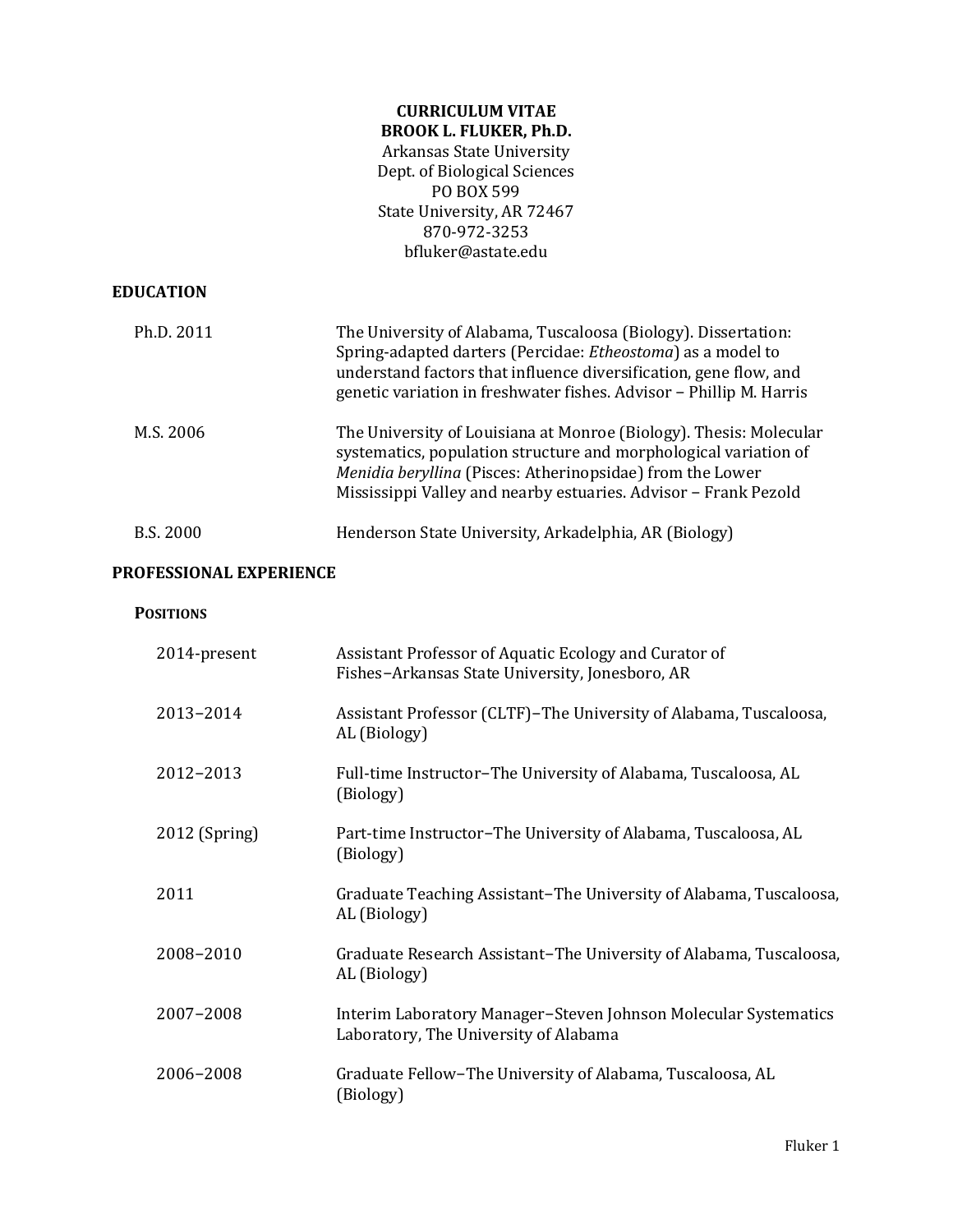| 2003-2006 | Graduate Teaching Assistant-University of Louisiana at Monroe, LA<br>(Biology)                         |
|-----------|--------------------------------------------------------------------------------------------------------|
| 2002-2003 | Research Technician–USDA Forest Service Southern Research<br>Station, Hot Springs, AR                  |
| 2001      | Extra Help Field Ecologist-Dept. of Arkansas Heritage, Natural<br>Heritage Commission, Little Rock, AR |

# **TEACHING**

Arkansas State University:

- Biology of Animals (BIO 1303)
- Biology of Animals Laboratory (BIO 1301)
- Honors Biology of Animals (BIO 1303-H)
- Population Genetics (BIO 4013/5013)
- Special Problems: Molecular Techniques (BIO 403V)
- Limnology (BIO 4603/5603)
- Limnology Lab (BIO 4601/5601)
- Ichthyology (BIO  $4402/5402$ )
- Ichthyology Lab (BIO 4401/5401)
- Human Anatomy and Physiology II (BIO 2223)
- Guest Lecturer in Wildlife Mgmt Investigational Techniques Lab (BIO 4664)
- Animal Physiology (BIO 3323)
- Animal Physiology Lab (BIO 3321)
- Guest Lecturer in Curation of Collections (BIO 4813/5813)
- Natural History of Vertebrates (BIO 6342)
- Natural History of Vertebrates Lab (BIO 6352)

The University of Alabama:

- Human Anatomy and Physiology I Lecture and Lab (BSC 215)
- Human Anatomy and Physiology II Lecture and Lab (BSC 216)
- Laboratory Coordinator for Human Anatomy and Physiology
- Principles of Biology I Lecture (BSC 114- Majors)
- Principles of Biology II Laboratory (BSC 117- Majors)
- Intro to BSC Instruction (BSC 403)- Lab Component
- Honors BSC Instruction (BSC 404)- Lab Component
- Biodiversity (Special Topics: BSC 497/695; Summer 2015)
- Guest Lecturer in Biology of Fishes (BSC 428/528)
- Guest Lecturer in Freshwater Studies (BSC 320)
- Guest Lecturer in Biodiversity (Special Topics: BSC 497/695)
- Guest Lecturer in Intro to Graduate Studies (Special Topics: BSC 695)
- Instructed undergraduate and graduate researchers in molecular biology techniques
- An introduction to geometric morphometrics: data collection and basic analysis of shape variation (one-day workshop, 16-Nov-2011).

The University of Louisiana at Monroe:

- Fundamentals of Human Anatomy and Physiology I Lab (BIOL 116)
- Fundamentals of Human Anatomy and Physiology II Lab (BIOL 117)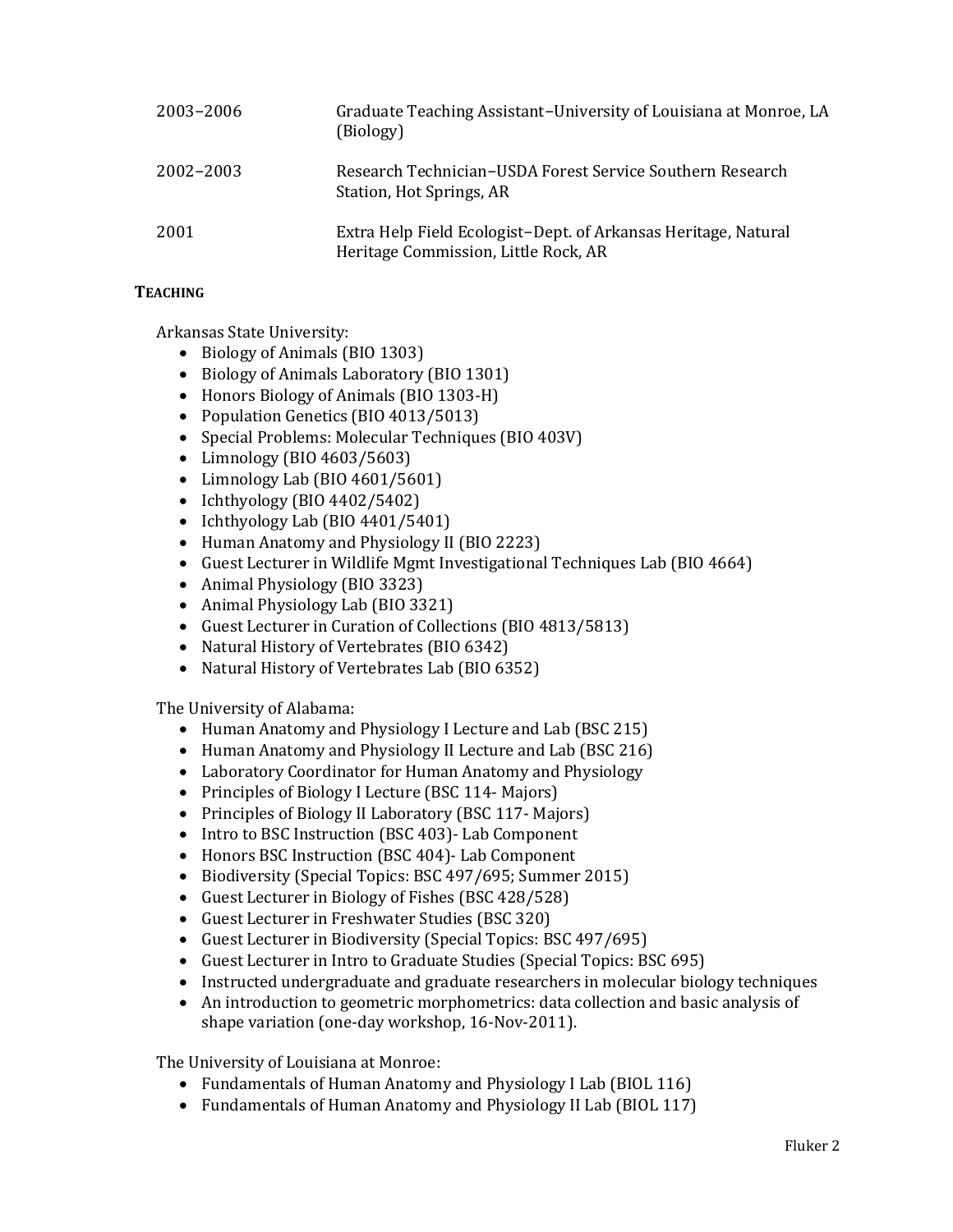#### **CURATORIAL**

| 2014-present<br>2006-2012<br>2003-2006 | Curator of Fishes-Arkansas State University Museum of Zoology.<br>Curatorial Assistant-University of Alabama Ichthyological Collection.<br>Curatorial Assistant-University of Louisiana at Monroe Museum of<br>Natural History Ichthyology Collection. |
|----------------------------------------|--------------------------------------------------------------------------------------------------------------------------------------------------------------------------------------------------------------------------------------------------------|
| <b>GRADUATE STUDENT ADVISOR</b>        |                                                                                                                                                                                                                                                        |
| 2019-present                           | Anna Pieri (M.S. Biology). Thesis: Effect of elevated nitrogen on<br>freshwater mussel (Bivalvia: Unionidae) recruitment and population<br>trends in the Buffalo National River. Co-Advised with Jennifer<br>Bouldin.                                  |
| 2019-present                           | Hilary Canada (M.S. Biology). Thesis: TBD.                                                                                                                                                                                                             |
| 2017-present                           | Brittany L. McCall (Ph.D. Environmental Sciences). Dissertation: The<br>potential use of madtom catfishes as conservation tools for the<br>southeastern US.                                                                                            |
| 2017-present                           | Alexsis Mross (M.S. Biology). Thesis: Assessing species boundaries<br>among clades of the Least Darter, Etheostoma microperca, using<br>multilocus species delimitation methods and morphological data.                                                |
| 2017-present                           | Dustin Thomas (M.S. Biology). Thesis: Assessment of Walleye in the<br>Eleven Point River, Arkansas, Following a Six-Year Stocking Gap.                                                                                                                 |
| 2015-2018                              | Taylor Lee (M.S. Environmental Sciences). Thesis: Analysis of<br>environmental DNA methods for the detection of small stream fishes.<br><b>Graduated May 2018</b>                                                                                      |
| 2015-2017                              | Kyle Dineen (M.S. Biology). Thesis: Genetic connectivity of Rainbow<br>Darters (Etheostoma caeruleum) and Southern Redbelly Dace<br>(Chrosomus erythrogaster) throughout the Mississippi Corridor.<br><b>Graduated December 2017</b>                   |
| 2015-2017                              | Brittany L. McCall (M.S. Biology). Thesis: Stability at Low-densities or<br>Endangered? Spatiotemporal Population Dynamics of the Caddo<br>Madtom (Noturus taylori). Graduated August 2017                                                             |
|                                        |                                                                                                                                                                                                                                                        |

# **UNDERGRADUATE HONORS THESIS ADVISOR**

| 2017-Present | Tyler Brown (B.S. Biology). Honors Thesis: Effects of Black-spot<br>Disease on the Body Condition of Bleeding Shiners, Luxilus zonatus.                                                                                            |
|--------------|------------------------------------------------------------------------------------------------------------------------------------------------------------------------------------------------------------------------------------|
| 2016-2019    | Jennifer Taylor (B.S. Dietetics). Honors Thesis: Georeferencing<br>Odonate Collections Cataloged in the Arkansas State University<br>Museum of Zoology – An Update on Distributional Records in<br>Arkansas. Graduated August 2019 |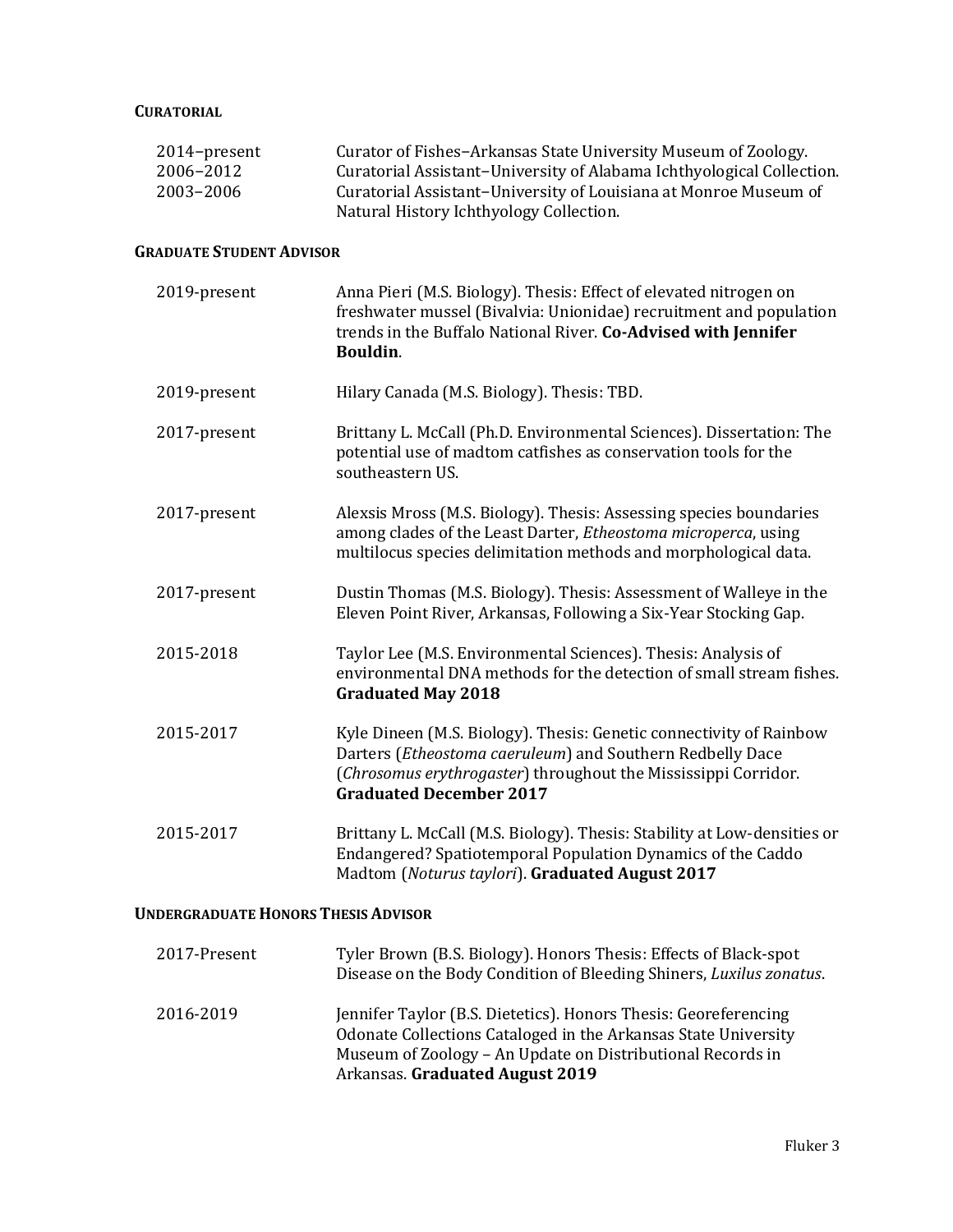| 2016-2019                 | Annie Savage (B.S. Biology and Environmental Science). Honors<br>Thesis: An Annotated Checklist of Mayflies (Order Ephemeroptera)<br>Cataloged in the Arkansas State University Museum of Zoology.<br><b>Graduated May 2019</b> |
|---------------------------|---------------------------------------------------------------------------------------------------------------------------------------------------------------------------------------------------------------------------------|
| <b>STUDENT COMMITTEES</b> |                                                                                                                                                                                                                                 |
| 2018-Present              | Andressa Alves Augusto (M.S. Environmental Science). Thesis:<br>Tributary effects on water quality and fish assemblages in the<br>Strawberry River, Arkansas.                                                                   |
| 2018-Present              | Justine Chester (M.S. Environmental Science). Thesis: TBD.                                                                                                                                                                      |
| 2016-present              | Jonathan W. Stanley (Ph.D. Environmental Science). Dissertation:<br>Restoration effects of prescribed fire on rocky pinnacles in the<br>Ouachita National Forest (Flatside Mountain Region).                                    |
| 2018-2019                 | Nathan Baggett (B.S. Biology). Honors Thesis: Georeferencing and<br>Analyzing Sedge Collections from the Mississippi Alluvial Plain.                                                                                            |
| 2017-2018                 | Samantha Richter-McKnight (B.S. Biology). Honors Thesis: Mangrove<br>Systems as Nurseries for Caribbean Coral Reef Fishes.                                                                                                      |
| 2016-2018                 | Ukobong Ekpe (M.A. Biology). Project: Assessing water quality of St.<br>Francis and Little River Watersheds in the Arkansas Delta Ecoregion.                                                                                    |
| 2016-2018                 | Irene Sanchez Gonzales (M.S. Biology). Thesis: Abiotic and Biotic<br>Characteristics of Water Quality in the Strawberry River, AR and its<br>Tributaries.                                                                       |
| 2016-2017                 | Lindsey George (B.S. Biology). Honors Thesis: Isothermal DNA<br>Amplification used for Discriminating Related Species of Catfish.                                                                                               |
| 2016-2017                 | Erin Langley (B.S. Biology). Honors Thesis: Genetic Analysis of Adult<br>and Juvenile Eastern Bluebirds in Arkansas.                                                                                                            |
| 2016-2017                 | Ania Welman (B.S. Biology). Honors Thesis: Analysis of Acute Shark<br>Defense Repellent Toxicity in Fathead Minnow larvae, Pimephales<br>promelas, and Daphnia.                                                                 |
| 2015-2017                 | Marla Moland (M.S. Environmental Science). Thesis: Methods<br>Comparison to Evaluate Pollutants Found in Agricultural Runoff.                                                                                                   |
| 2015-2017                 | LeeVi Haas (M.S. Biology). Thesis: Water Quality Characteristics of<br>Tailwater Recovery Systems associated with Agriculture Production<br>in Northeast Arkansas.                                                              |
| 2014-2017                 | Alix E. Matthews (M.S. Biology). Thesis: Birds and Ectoparasites:<br>Effects of Feather Mites on Avian Fitness and Coevolution between<br>Mites and Parulid Warblers.                                                           |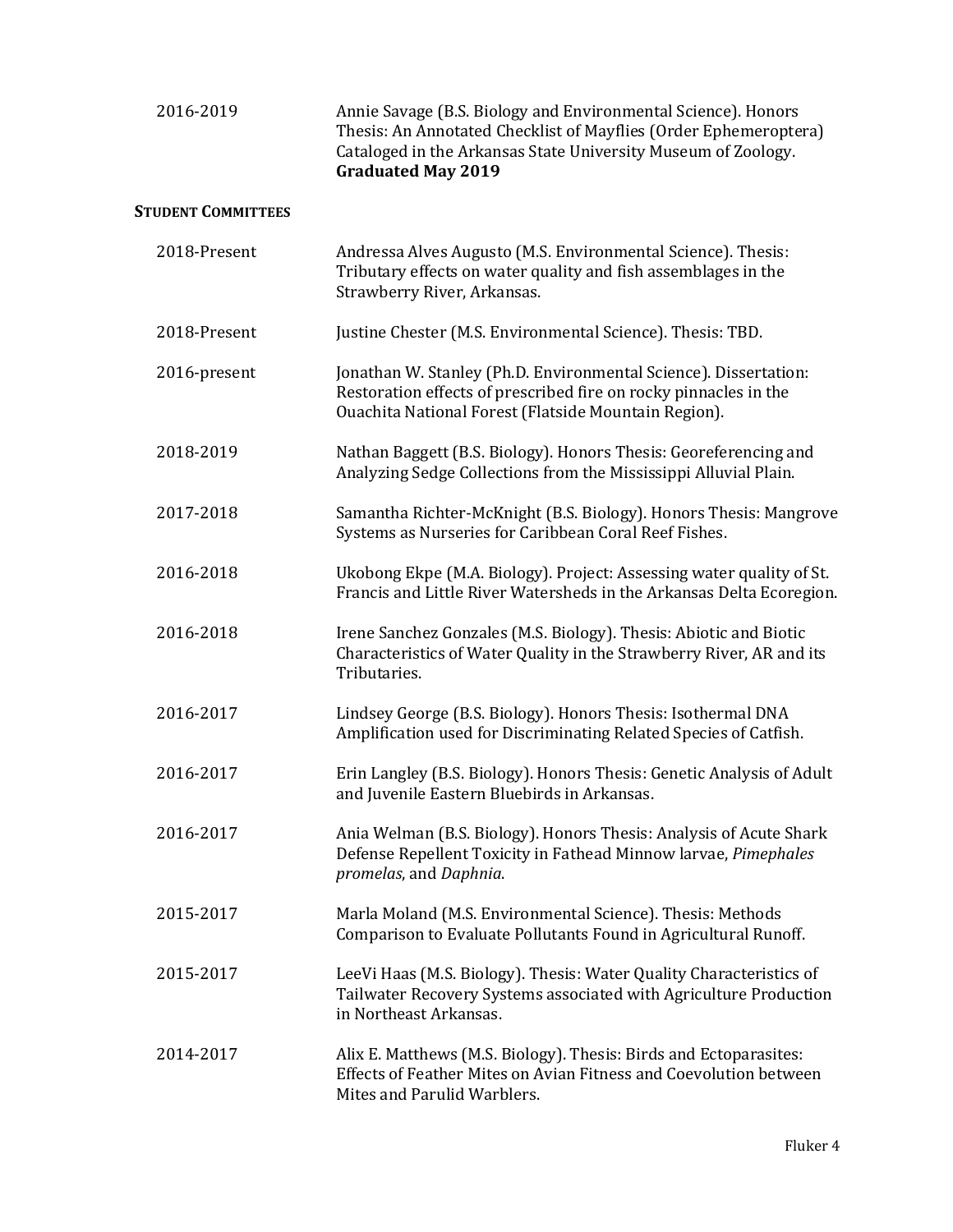| 2014-2017 | Morgan Slevin (M.S. Biology). Thesis: Exporing Cavity Limitation,<br>Density Dependence, and Regional Variation in Plumage Reflectance<br>of Prothonotary Warblers (Protonotaria citrea). |
|-----------|-------------------------------------------------------------------------------------------------------------------------------------------------------------------------------------------|
| 2014-2017 | Alexander Worm (M.S. Biology). Thesis: A Study of Habitat<br>Characteristics and Hybridization in two expanding and sympatric<br>Tyrannus species at the Periphery of their Ranges.       |
| 2016      | Jeremiah Salinger (M.S. Biology). Thesis: Aspects of Chestnut<br>Lamprey (Ichthyomyzon castaneus) host usage.                                                                             |
| 2014-2015 | Geoffrey Payne (B.S. Wildlife Ecology & Management). Honors<br>Thesis: Impacts of Sedimentation on Big Lake NWR, Manila, AR.                                                              |
| 2014      | Rachel Welicky (Ph.D. Environmental Science): Administered outside<br>of area qualifying exam in population genetics.                                                                     |

#### **UNDERGRADUATE MENTOR**

| 2019-present | Kelsey Wagster, Landen Ho, and Benjamin Brown of Arkansas State<br>University- Mentor/Advisor for the SUPERB Scholarship Program<br>(Cohort 2)                                                                               |
|--------------|------------------------------------------------------------------------------------------------------------------------------------------------------------------------------------------------------------------------------|
| 2017-present | Tyler Brown, Aaliyah Green, and River Watson of Arkansas State<br>University-Mentor/Advisor for the SUPERB Scholarship Program<br>(Cohort 1)                                                                                 |
| 2014-2019    | Hilary Canada, Kandria Driskill, Annie Savage, Jennifer Taylor of<br>Arkansas State University- Molecular biology techniques, PCR, DNA<br>sequencing, and natural history collection curation techniques                     |
| 2014-2017    | Alexandra Hook, Kenny Jones, Starlene Loerch, Lindsey Martin, and<br>Dustin Thomas of Arkansas State University- Molecular biology<br>techniques, PCR, DNA sequencing, and natural history collection<br>curation techniques |
| 2013-2014    | Allison Marsh, Martinique Gideon, and Haley Baker of the University<br>of Alabama-Molecular biology techniques, PCR, and DNA sequencing                                                                                      |
| 2010-2011    | Matthew Piteo of the University of Alabama- Curatorial, Molecular<br>biology techniques, PCR, and DNA sequencing                                                                                                             |
| 2009-2010    | Stephen Cassidy of the University of Alabama-Molecular biology<br>techniques, PCR, and DNA sequencing                                                                                                                        |
| 2009         | Robert Cassidy of the University of Alabama-Molecular biology<br>techniques, PCR, and DNA sequencing                                                                                                                         |
| 2003-2006    | Mentored undergraduate researchers in the Howard Hughes<br>Program at The University of Louisiana at Monroe                                                                                                                  |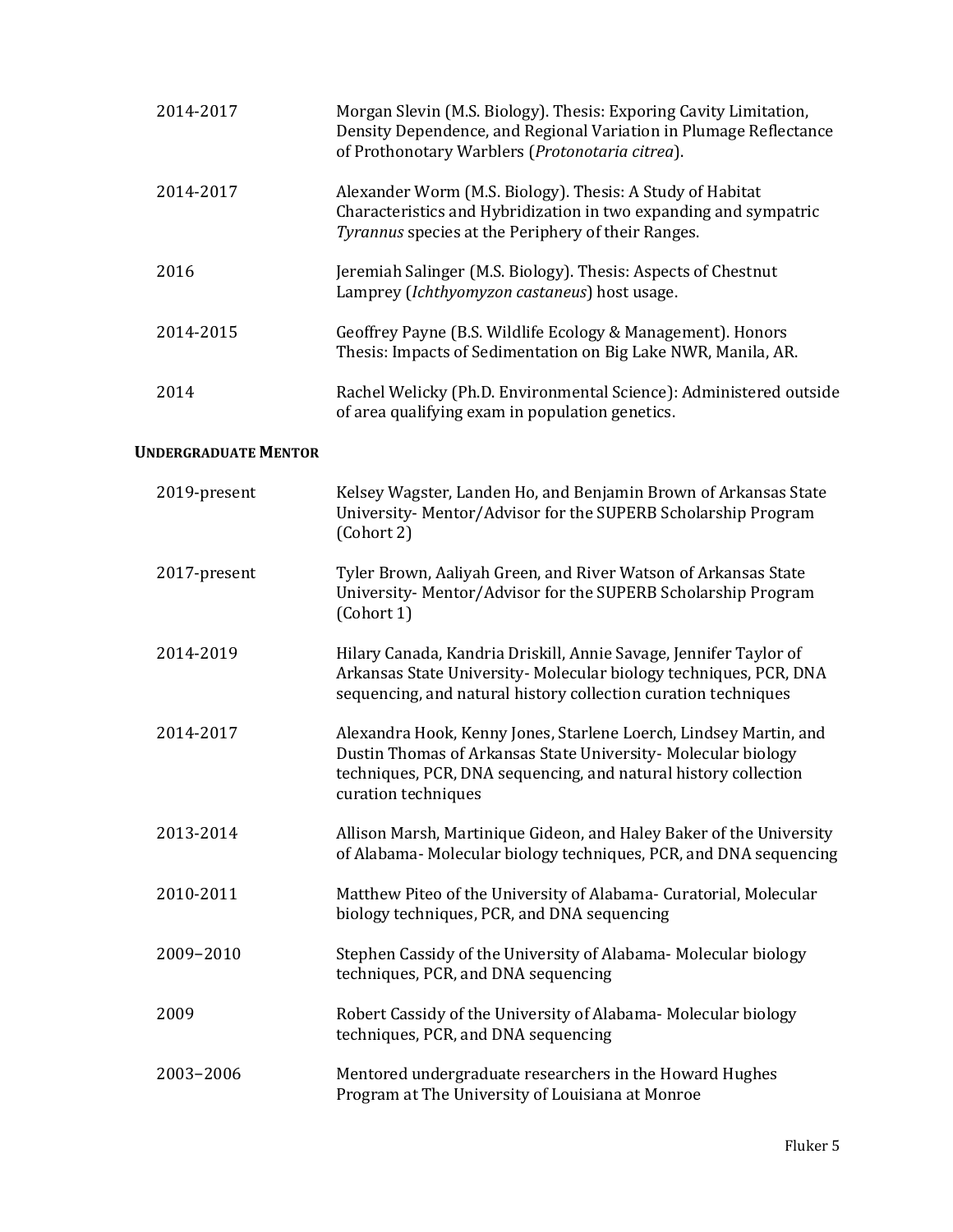# **HONORS AND AWARDS**

| 2017 | Research Professor of the Month at Arkansas State University<br>(April).                                                                                            |
|------|---------------------------------------------------------------------------------------------------------------------------------------------------------------------|
| 2011 | Second place, student oral presentation, Southeastern Fishes Council<br>Annual Meeting (\$100)                                                                      |
|      | Travel Award, University of Alabama Department of Biological<br>Sciences (\$1,000)                                                                                  |
|      | David Bayne Scholarship, Alabama Fisheries Association (\$500)                                                                                                      |
| 2010 | Third place, student oral presentation, Southeastern Fishes Council<br>Annual Meeting (\$50)                                                                        |
|      | Chermock Prize-most outstanding graduate student in natural<br>history and evolutionary biology, University of Alabama Department<br>of Biological Sciences (\$300) |
| 2009 | First place, student oral presentation, Southeastern Fishes Council<br>Annual Meeting (\$150)                                                                       |
|      | Travel Award, University of Alabama Department of Biological<br>Sciences (\$225)                                                                                    |
| 2008 | Tuition scholarship (two years), University of Alabama Graduate<br>School (\$13,400)                                                                                |
|      | Outstanding volunteer service, University of Alabama Department of<br>Biological Sciences (\$300)                                                                   |
| 2007 | Second place, student oral presentation, Southeastern Fishes Council<br>Annual Meeting (\$100)                                                                      |
| 2006 | Aquatic Biology Enhancement Fellowship (two years), University of<br>Alabama Department of Biological Sciences (\$63,812)                                           |
|      | <b>GRANTS AND CONTRACTS RECEIVED (\$4,109,438 total)</b>                                                                                                            |
| 2018 | Arkansas Game and Fish Commission State Wildlife Grant.<br>\$36,482. Determining the Status and Distribution of Obovaria sp. cf.                                    |

Harris) **Arkansas Game and Fish Commission Section 6 Funds.** \$50,387. Determining the taxonomic status of Least Darter, *Etheostoma microperca*, populations in Arkansas. PI

*arkansasensis* ("White" Hickorynut) in Arkansas. PI (Co-PI- John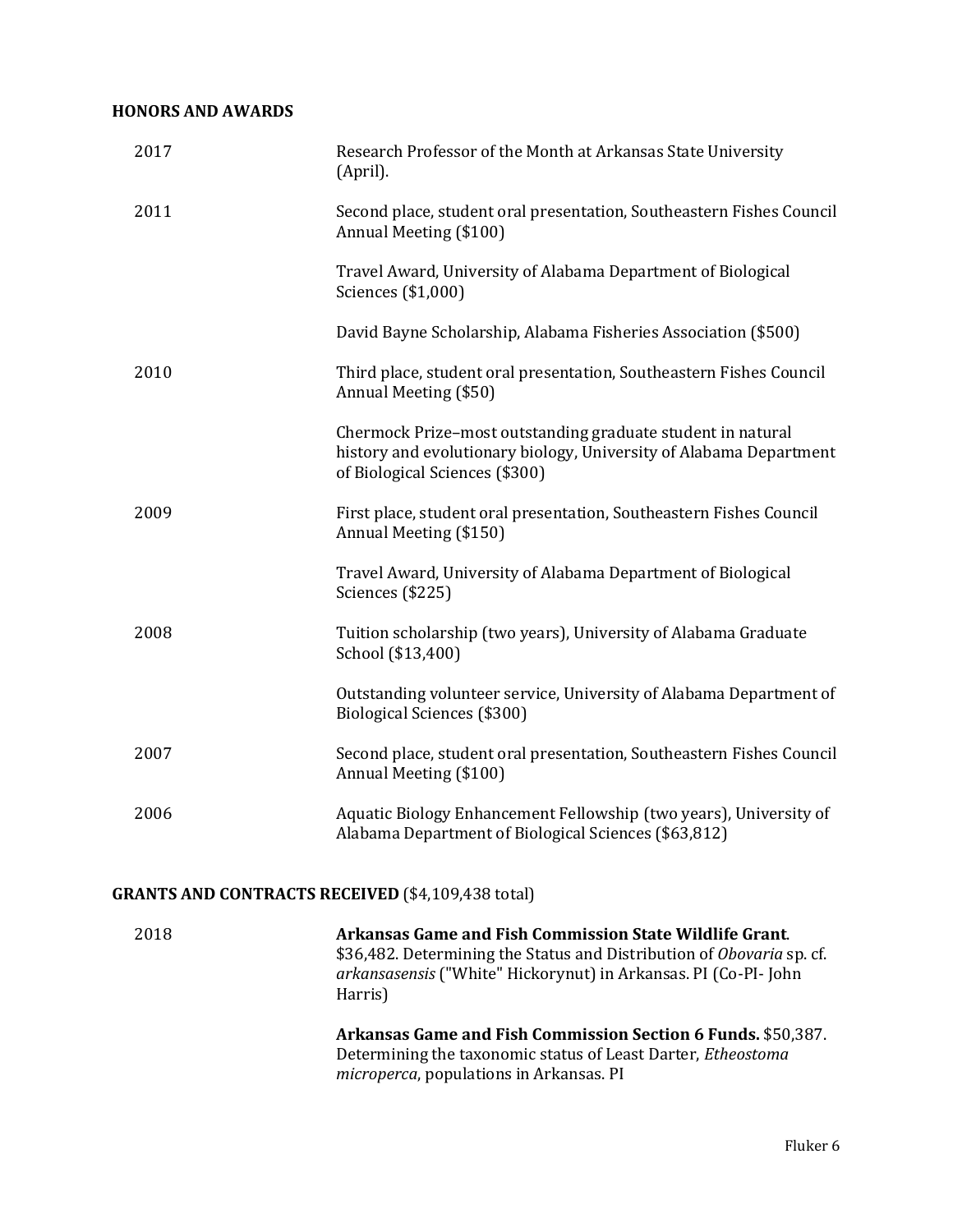| 2017 | Faculty Research Award (FRAC), Arkansas State University.<br>\$6,682. What factors promote isolation and genetic divergence<br>among freshwater fish populations across the Gulf Coastal Plain of<br>the southeastern United States? PI         |
|------|-------------------------------------------------------------------------------------------------------------------------------------------------------------------------------------------------------------------------------------------------|
|      | Arkansas Game and Fish Commission Section 6 Funds. \$32,934.<br>Traditional and Environmental DNA sampling to Determine the<br>Status of the Federally Threatened Leopard Darter (Percina<br><i>pantherina</i> ) in Arkansas (Year 2). PI.      |
| 2016 | <b>Arkansas State University College of Sciences and Mathematics</b><br>(GRADES). \$4,350. The importance of "keeping common species<br>common" in biodiversity conservation. PI                                                                |
|      | National Science Foundation. \$478,094. CSBR: Development of the<br>Arkansas Center for Biodiversity Collections to advance biodiversity<br>research and education. PI                                                                          |
|      | National Science Foundation. \$3,271,703. Collaborative Research:<br>Upper Delta Region Biodiversity Scholarship. Co-PI (PI- Travis<br>Marsico)                                                                                                 |
|      | Arkansas Game and Fish Commission Section 6 Funds. \$27,000.<br>Traditional and Environmental DNA sampling to Determine the<br>Status of the Federally Threatened Leopard Darter (Percina<br><i>pantherina</i> ) in Arkansas (Year 1). PI.      |
| 2015 | Arkansas Game and Fish Commission State Wildlife Grant.<br>\$56,857. Status survey and population characteristics of the<br>Paleback Darter (Etheostoma pallididorsum) and the Caddo Madtom<br>(Noturus taylori). PI                            |
|      | Faculty Research Award (FRAC), Arkansas State University.<br>\$8,326. Endangered before described? Using genetic data to inform<br>conservation planning for the Blueface Darter, a rare undescribed<br>fish in northwest Alabama. PI.          |
| 2010 | The University of Alabama Graduate Student Association. \$170.<br>Conference travel grant.                                                                                                                                                      |
|      | <b>Department of Conservation and Natural Resources, Wildlife</b><br>and Freshwater Fisheries Division, State of Alabama. \$5,000.<br>Genetics of the Trispot Darter, <i>Etheostoma trisella</i> . (year two) Co-PI<br>with Bernard R. Kuhajda. |
|      | World Wildlife Fund. \$26,100. The effect of Lake Martin<br>(Reservoir) on gene flow in Tallapoosa River fishes. Co-PI with<br>Bernard R. Kuhajda and Phillip M. Harris.                                                                        |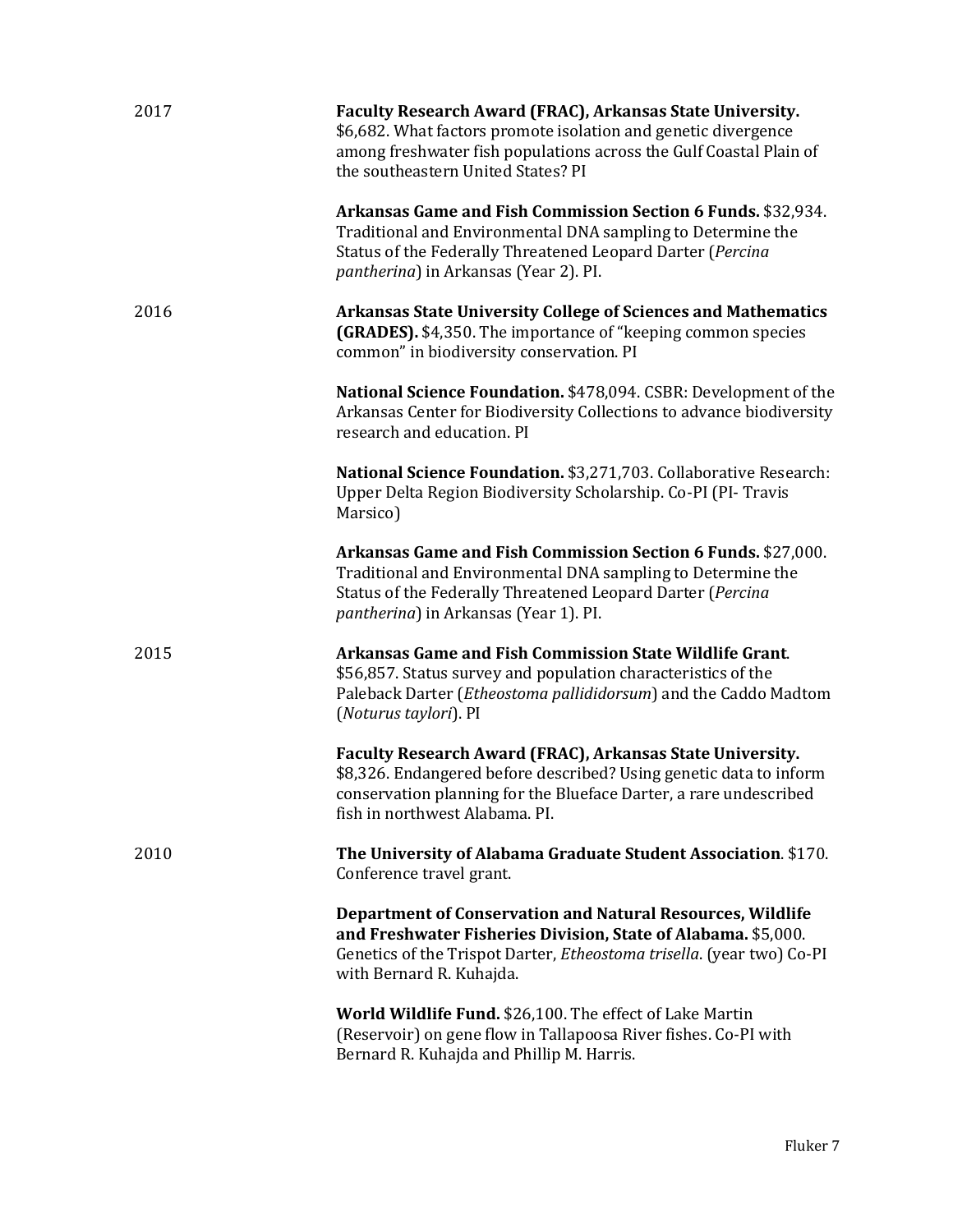| 2009 | <b>Department of Conservation and Natural Resources, Wildlife</b><br>and Freshwater Fisheries Division, State of Alabama. \$5,000.<br>Genetics of the Trispot Darter, <i>Etheostoma trisella</i> . (year one) Co-PI<br>with Bernard R. Kuhajda.                                                     |
|------|-----------------------------------------------------------------------------------------------------------------------------------------------------------------------------------------------------------------------------------------------------------------------------------------------------|
|      | The University of Alabama Graduate Student Association. \$200.<br>Conference travel grant.                                                                                                                                                                                                          |
|      | The University of Alabama Graduate School. \$600. Conference<br>travel grant.                                                                                                                                                                                                                       |
| 2008 | The University of Alabama Graduate Student Association. \$500.<br>Conference travel grant.                                                                                                                                                                                                          |
|      | The University of Alabama Graduate School. \$600. Conference<br>travel grant.                                                                                                                                                                                                                       |
| 2007 | The University of Alabama Graduate Student Association. \$500.<br>Research Grant: Development of microsatellite DNA primers for<br>North American Atherinopsids.                                                                                                                                    |
|      | <b>Department of Conservation and Natural Resources, Wildlife</b><br>and Freshwater Fisheries Division, State of Alabama. \$92,953.<br>Conservation genetics of spring associated darters in Alabama. Co-PI<br>with Bernard R. Kuhajda and Phillip M. Harris.                                       |
|      | <b>Department of Conservation and Natural Resources, Wildlife</b><br>and Freshwater Fisheries Division, State of Alabama. \$5,000.<br>Status, distribution survey, and genetics of the endangered<br>Watercress Darter, Etheostoma nuchale. Co-PI with Bernard R.<br>Kuhajda and Phillip M. Harris. |

**PUBLICATIONS** (‡graduate mentee; †undergraduate mentee)

- 9. McCall B. L.‡, **Fluker B. L.** (in press) Spatiotemporal population dynamics of the Caddo Madtom (*Noturus taylori*), a narrow-range endemic of the Ouachita Highlands. **Conservation Genetics.**
- 8. **Fluker B. L.**, Jones K. D.†, Kuhajda B. R. (2019). Genetic structure and diversity of the blueface darter *Etheostoma cyanoprosopum*, a microendemic freshwater fish in the southeastern USA. **Endangered Species Research** 40:133−147. <https://doi.org/10.3354/esr00986>
- 7. Worm A. J., Roeder D. V., Husak M. S., **Fluker B. L.**, Boves, T. J. (2019). Characterizing patterns of introgressive hybridization between two species of *Tyrannus* following concurrent range expansion. **Ibis** 161:770−780. <https://doi.org/10.1111/ibi.12674>
- 6. **Fluker B. L.**, Kuhajda B. R., Harris P. M. (2014). The influence of life-history strategy on genetic differentiation and lineage divergence in darters (Percidae: Etheostomatinae). **Evolution** 68:3199−3216**.** <https://doi.org/10.1111/evo.12505>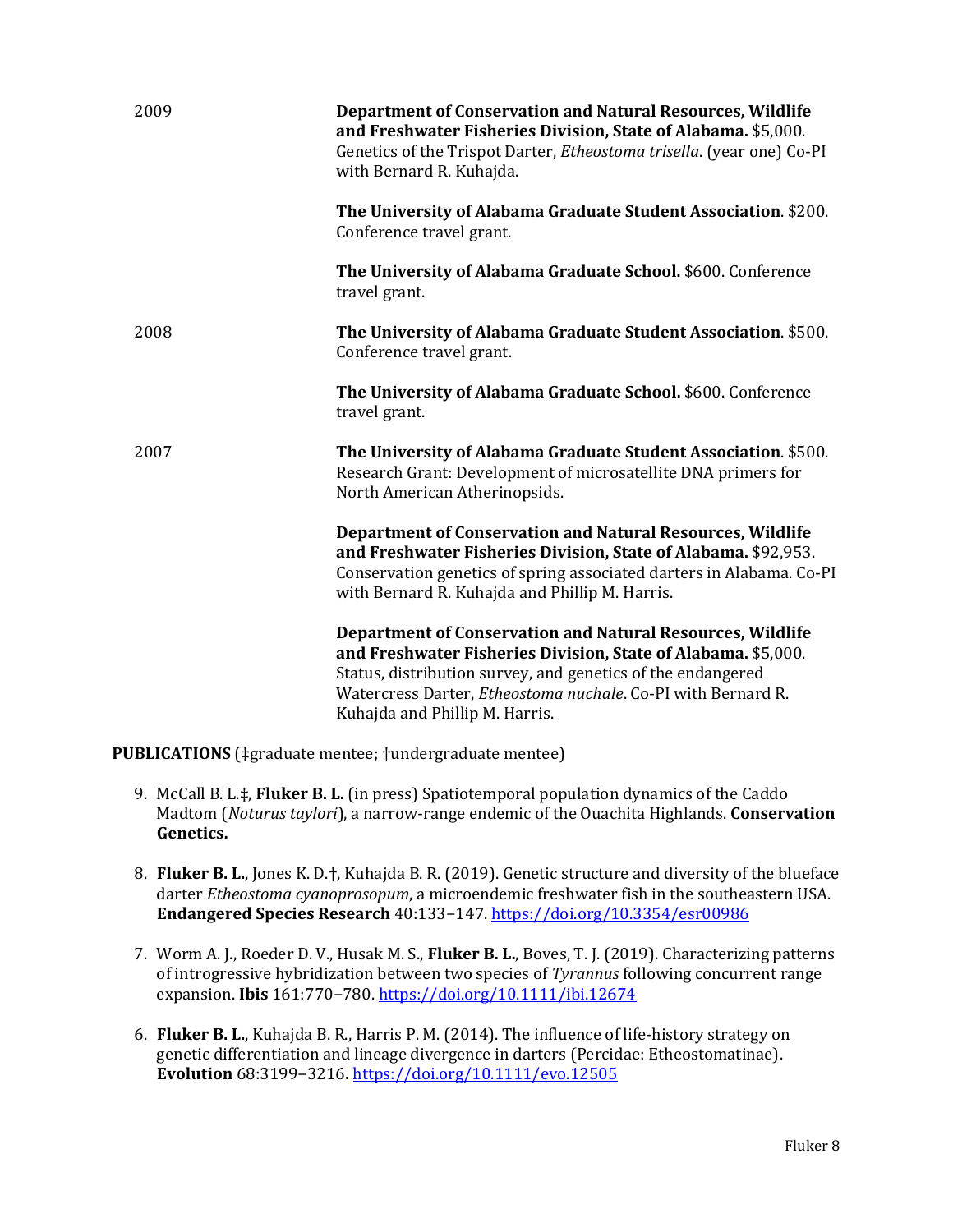- 5. **Fluker B. L.**, Kuhajda B. R., Harris P. M. (2014). The effects of riverine impoundment on genetic structure and gene flow in two stream fishes in the Mobile River basin. **Freshwater Biology** 59:526−543. <https://doi.org/10.1111/fwb.12283>
- 4. **Fluker B. L.**, Pezold F., Minton R. L. (2011). Molecular and morphological divergence in the Inland Silverside (*Menidia beryllina*) along a freshwater-estuarine interface. **Environmental Biology of Fishes** 91:311−325. <https://doi.org/10.1007/s10641-011-9786-2>
- 3. **Fluker B. L.**, Kuhajda B. R., Lang N. J., Harris P. M. (2010). Low genetic diversity and small long-term population sizes in the spring endemic Watercress Darter, *Etheostoma nuchale*. **Conservation Genetics** 11:2267−2279. <https://doi.org/10.1007/s10592-010-0111-y>
- 2. Duncan R. S., Elliot C., **Fluker B. L.**, Kuhajda B. R. (2010). Habitat use of the Watercress Darter, *Etheostoma nuchale*: an endangered fish in an urban landscape. **American Midland Naturalist** 164(1):9−21. <https://doi.org/10.1674/0003-0031-164.1.9>
- 1. **Fluker B. L.**, Kuhajda B. R., Duncan R. S., Salter E. L., Schulman M. (2009). Impacts of a small dam removal on the endangered Watercress Darter. **Proceedings of the Southeastern Association of Fish and Wildlife Agencies** 63:188−195.

#### **IN REVIEW**

McCall B. L.‡, **Fluker B. L.** Conservation genetic assessment of the Paleback Darter (*Etheostoma pallididorsum*), an endemic of the Ouachita Highlands. **Aquatic Conservation Marine and Freshwater Ecosystems**

McCall B. L.‡, **Fluker B. L.** Status survey and habitat assessment of the Caddo Madtom (*Noturus taylori*), a narrow endemic of the Ouachita Highlands. **Southeastern Fishes Council Proceedings**

#### **IN PREPARATION**

Johnson R. L., Canada H. K.‡, **Fluker B. L.** Assessment of genetic structure and diversity among reservoir-fragmented populations of the endangered Yellowcheek Darter. (in prep for Endangered Species Research)

Dineen K.‡, **Fluker B. L.** Conservation of common species: a case study of co-distributed fishes in the eastern United States. (in prep for Aquatic Conservation Marine and Freshwater Ecosystems)

Rath M.†, **Fluker B. L.**, Jones K.†, Martin L.†, Mross A.†, Loerch S. M.† Saving the Endangered Dead: A Comparison of Rehydration Methods for Desiccated Preserved Fish Specimens. (in prep for Collection Forum)

**Fluker B. L.**, Kuhajda B. R., Harris P. M. Testing predictions of peripatric speciation using the *Etheostoma swaini* species complex (Percidae: Etheostomatinae) in the Mobile Basin of the southeastern United States. (in prep for Ecology and Evolution)

**Fluker B. L.**, Piteo M. S., Kuhajda B. R. Genetic diversity and population structure of the Trispot Darter (*Etheostoma trisella*) in the fragmented Coosa River system in the southeastern United States. (in prep for Conservation Genetics)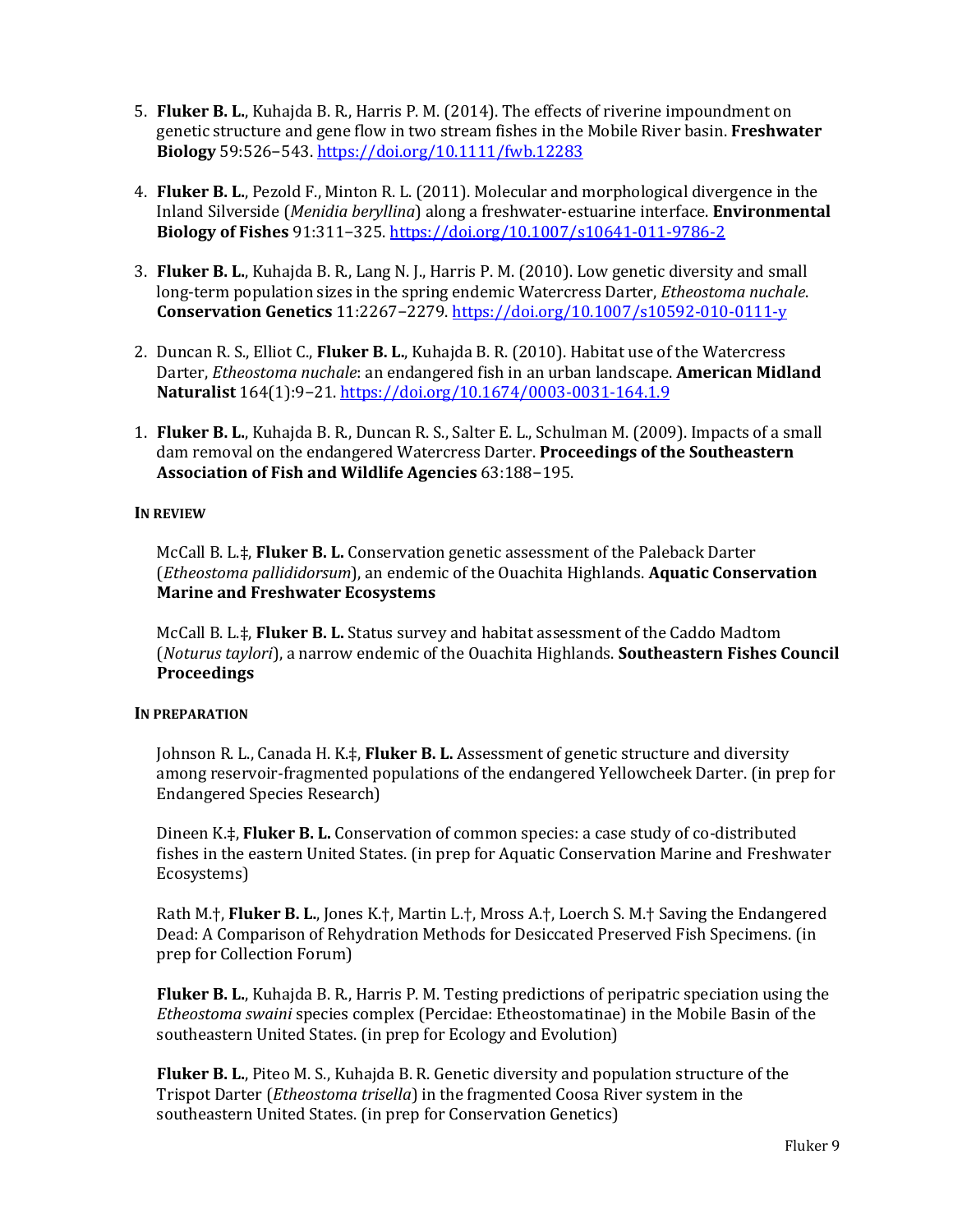#### **UNPUBLISHED REPORTS**

- 15. **Fluker B. L**., McCall B. M. 2017. Status survey and population characteristics of the Paleback Darter (*Etheostoma pallididorsum*) and the Caddo Madtom (*Noturus taylori*). Interim report to the Arkansas Game and Fish Commission State Wildlife Grant Program. 20pp.
- 14. **Fluker B. L**., Lee T. K. 2017. Traditional and Environmental DNA sampling to Determine the Status of the Federally Threatened Leopard Darter (*Percina pantherina*) in Arkansas. Year 1 Final report to the Arkansas Game and Fish Commission Section 6 Grant Program. 37pp.
- 13. **Fluker B. L**., Lee T. K. 2017. Traditional and Environmental DNA sampling to Determine the Status of the Federally Threatened Leopard Darter (*Percina pantherina*) in Arkansas. Year 2 Interim report to the Arkansas Game and Fish Commission Section 6 Grant Program. 19pp.
- 12. **Fluker B. L**., McCall B. M. 2016. Status survey and population characteristics of the Paleback Darter (*Etheostoma pallididorsum*) and the Caddo Madtom (*Noturus taylori*). Interim report to the Arkansas Game and Fish Commission State Wildlife Grant Program. 20pp.
- 11. **Fluker B. L**., Lee T. K. 2016. Traditional and Environmental DNA sampling to Determine the Status of the Federally Threatened Leopard Darter (*Percina pantherina*) in Arkansas. Year 1 Interim report to the Arkansas Game and Fish Commission Section 6 Grant Program. 17pp.
- 10. **Fluker B. L**., Kuhajda B. R., Harris P. M. 2011. Conservation genetics of spring associated darters in Alabama. Final report to Alabama Dept. of Conservation and Natural Resources State Wildlife Grant Program. 145pp.
- 9. **Fluker B. L**., Kuhajda B. R., Harris P. M. 2011. The Effect of Martin Lake Reservoir on Gene Flow in Tallapoosa River Fishes. World Wildlife Fund 37pp.
- 8. **Fluker B. L**., Kuhajda B. R. 2011. Genetics of the Trispot Darter, *Etheostoma trisella*. U. S. Fish and Wildlife Service, Jackson, MS. 13pp.
- 7. Kuhajda B. R., **Fluker B. L**. 2009. Status of the endangered Alabama cavefish *Speoplatyrhinus poulsoni*. U. S. Fish and Wildlife Service, Jackson, MS. 17pp.
- 6. Kuhajda B. R., **Fluker B. L**. 2009. Molecular Systematics and Taxonomy of the Blueface Darter, *Etheostoma* sp. cf. *zonistium*, in upper Bear Creek (Tennessee River Drainage) and Hubbard Creek (Black Warrior River Drainage), Alabama. U. S. Fish and Wildlife Service, Jackson, MS. 8pp.
- 5. **Fluker B. L.**, Kuhajda B. R., Harris P. M. 2009. Status and distribution survey and genetics of the endangered Watercress Darter, *Etheostoma nuchale*. Alabama Department of Conservation and Natural Resources (Montgomery, AL) and U.S. Fish and Wildlife Service (Jackson, MS). 46pp.
- 4. Duncan R. S., Kuhajda B. R., **Fluker B. L.**, Davenport, L., Howell, W. M., Marion, K. R., Stiles R. A. 2008. Science-based Recommendations for the Near- and Long-term Survival of the Watercress Darter (*Etheostoma nuchale*) in Roebuck Springs, Birmingham Alabama. U. S. Fish and Wildlife Service. 10pp.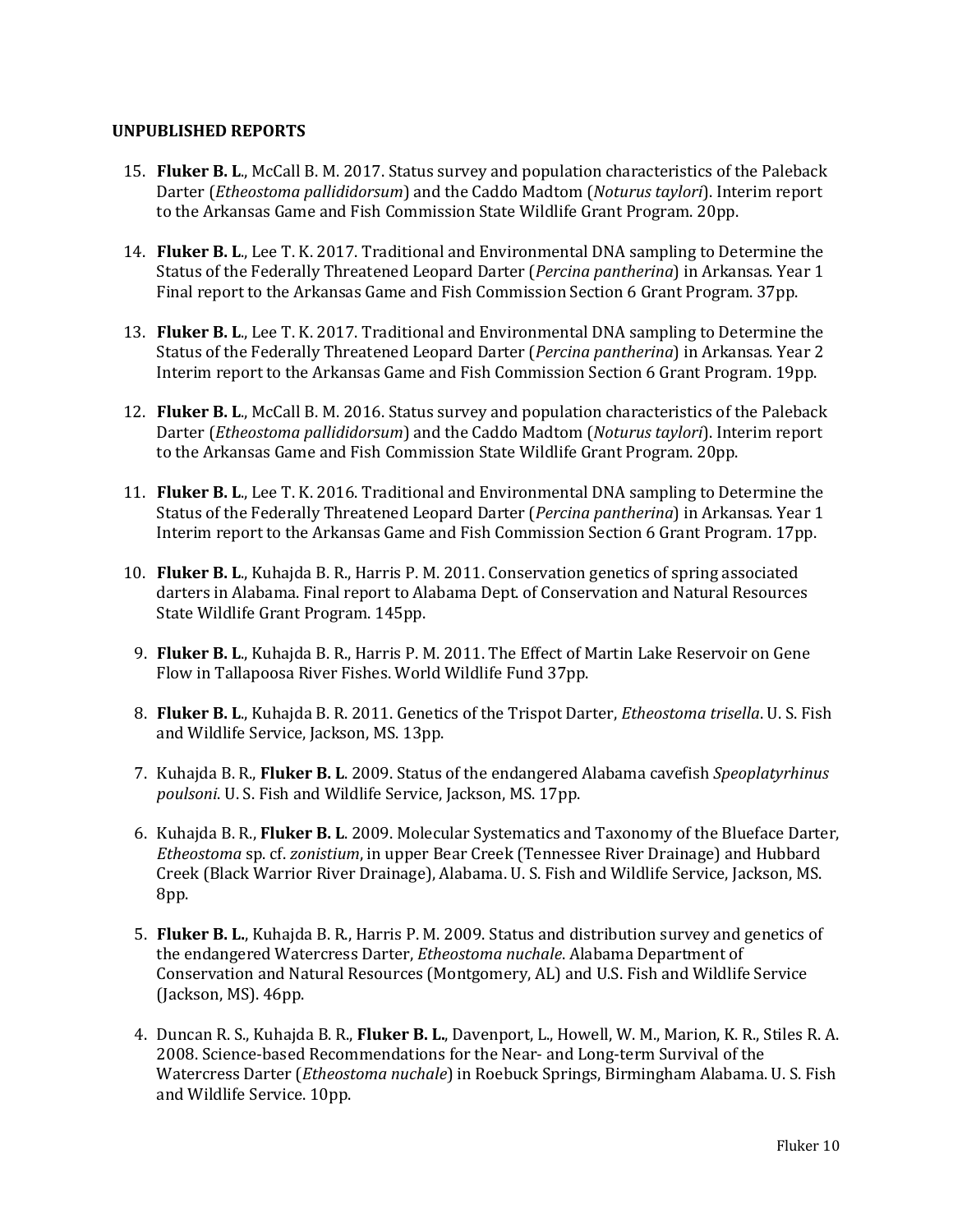- 3. **Fluker B. L.**, Kuhajda B. R., Harris P. M. 2008. Status and distribution survey and genetics of the endangered Watercress Darter, *Etheostoma nuchale*. The Alabama Department of Conservation and Natural Resources (Montgomery, AL) and the U.S. Fish and Wildlife Service (Jackson, MS). 38pp. plus appendices.
- 2. **Fluker B. L.**, Kuhajda B. R., Harris P. M. 2008. Conservation genetics of spring associated darters in Alabama. Alabama Fisheries Association Newsletter (Summer).
- 1. **Fluker B. L.**, Kuhajda B. R., Khudamrongsawat J. 2007. Molecular Systematics and Taxonomy of the Rush Darter, *Etheostoma phytophilum*, in the Clear Creek System of the Sipsey Fork (Black Warrior River Drainage), Winston County, Alabama. The U.S. Fish and Wildlife Service, Jackson, MS. 31pp.

#### **PRESENTATIONS**

#### **INVITED**

- 8. Fluker B. L. 11-Aug-2017. The importance of small natural history collections for teaching, research, and outreach. **SUPERB Scholarship Program 2017 Summer Institute, Counce, TN.**
- 7. Fluker B. L. 21-Apr-2017. The importance of small natural history collections for teaching, research, and outreach. **University of West Alabama.**
- 6. Fluker B. L. 2-Apr-2015. Aquatic biodiversity in the southeast: where did it come from and where is it going? **University of Central Arkansas**.
- 5. Fluker B. L. 28-Mar-2014. Aquatic biodiversity in the southeast: where did it come from and where is it going? **Eastern Kentucky University**.
- 4. Fluker B. L. 2013. Using McGraw-Hill Connect in Blackboard in the Biological Sciences. **The 2013 Center for Instructional Technology Faculty Technology Showcase, University of Alabama, Tuscaloosa.**
- 3. Fluker B. L., Kuhajda B. R., Harris P. M. 2008. Conservation genetics of spring associated darters in Alabama. **Alabama Department of Conservation and Natural Resources State Wildlife Grant annual review meeting, Tuscaloosa, AL.**
- 2. Fluker B. L. 2007. Status, distribution, and genetic structure of the Watercress Darter, *Etheostoma nuchale*. **Watercress Darter National Wildlife Refuge Comprehensive Conservation Plan Meeting, McCalla, AL.**
- 1. Fluker B. L. 2006. Molecular systematics, population structure and morphological variation of the inland silverside, *Menidia beryllina*, from the lower Mississippi valley and nearby estuaries. **Henderson State University, Arkadelphia, AR.**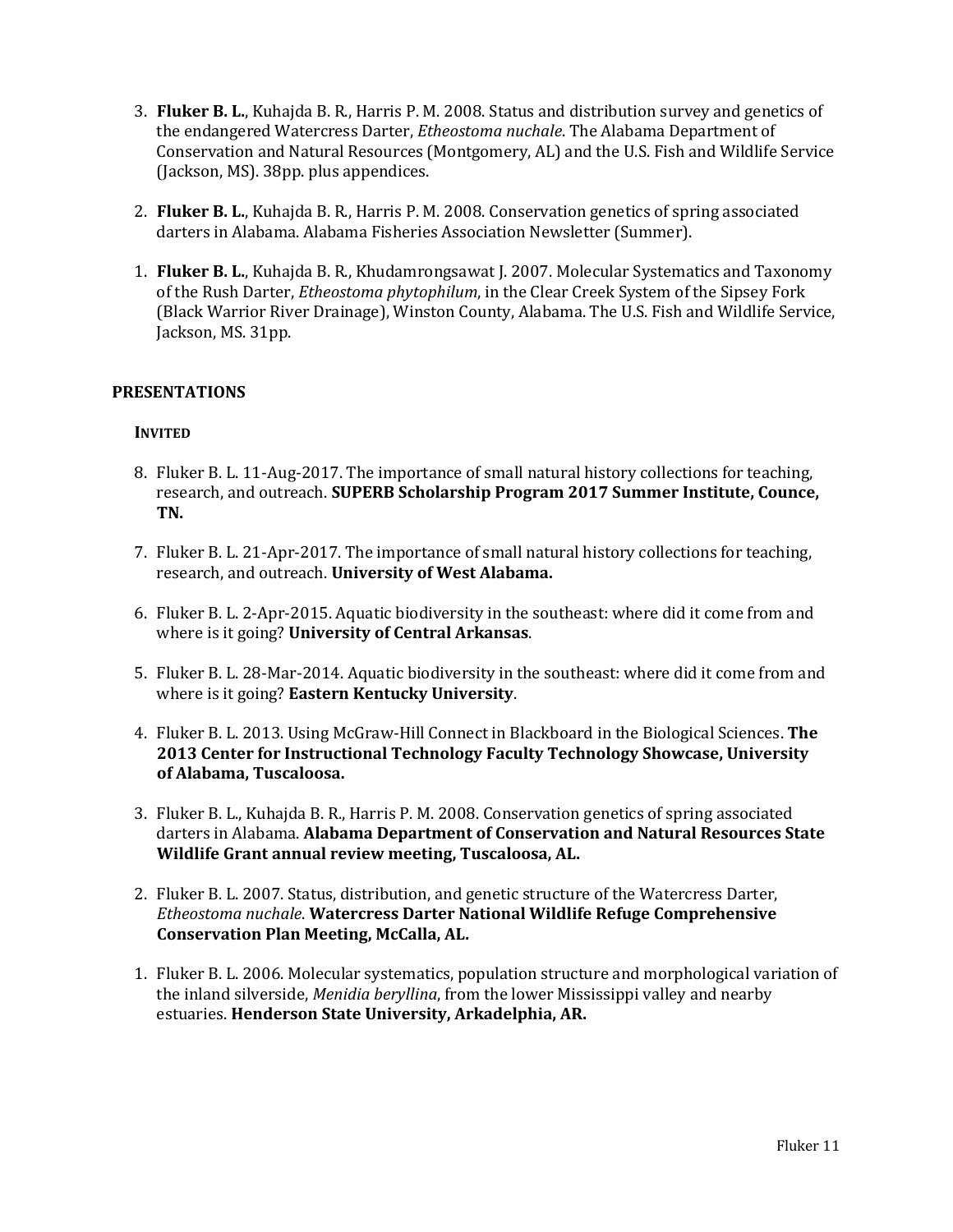**CONFERENCE** (\*presenter; ‡graduate mentee; †undergraduate mentee; ^student award)

- 103.Pieri A. M.\*‡, Harris J. L., Fluker B. L., Bouldin J. L., Steevens J. A. 2019. Evaluation of elevated nitrogen on freshwater mussel (Bivalvia: Unionidae) recruitment and population trends in the Buffalo National River. (poster) **Southeastern Fishes Council, Knoxville, TN.**
- 102.Brown T.\*†, Martin L., Fluker B. L. 2019. Effects of Black-spot Disease on the Body Condition of Bleeding Shiners, *Luxilus zonatus*. (poster) **Southeastern Fishes Council, Knoxville, TN.**
- 101.Mross A. M.\*‡^, Fluker B. L. 2019. Assessing species boundaries among clades of the Least Darter, Etheostoma microperca, using multilocus species delimitation methods and morphological data. (poster) **Southeastern Fishes Council, Knoxville, TN.**
- 100.Canada H. K.‡\*, Johnson R. L., Fluker B. L. 2019. Consrevation genetic assessment of the endangered Yellowcheek Darter (*Nothonotus moorei*). (poster) **Southeastern Fishes Council, Knoxville, TN.**
- 99. Watson R. A.\*<sup>+</sup>^, Fluker B. L., Kuhajda B. R. 2019. Taxonomic evaluation of the Goldstripe Darter, *Etheostoma parvipinne*, using species delimitation methods with molecular and morphological data. (oral) **Southeastern Fishes Council, Knoxville, TN.**
- 98. McCall B. L.‡\*, Fluker B. L. 2019. Applications of hydrologic-climatic, genetically informed species distribution modelling for headwater conservation. (poster) **Southeastern Fishes Council, Knoxville, TN.**
- 97. Canada H. K.‡, Perkins M. T., George A. L., Kuhajda B. R., Fluker B. L.\* 2019. Population genetic assessment of the endangered Cumberland Darter (*Etheostoma susanae*). (lightning talk) **Southeastern Fishes Council, Knoxville, TN.**
- 96. Canada H. K.\*†, Fluker B. L., Taylor J. C.†, Savage A. E.†, McCall B. L.‡, Watson R. A.†, Harris K. M., Loerch S. M.† 2019. Project Macroinvert: bringing aquatic macroinvertebrate collections out of the dark at Arkansas State University. (poster) **Society for the Preservation of Natural History Collections, Chicago, IL.**
- 95. Watson R. A.\*†, Fluker B. L., Kuhajda B. R. 2019. Taxonomic evaluation of the Goldstripe Darter *Etheostoma parvipinne*, using species delimitation methods with molecular and morphological data. (poster) **Arkansas Chapter of the American Fisheries Society Annual Meeting, Hot Springs, AR.**
- 94. Canada H. K.\*†, McCall B. L.‡, Fluker B. L. 2019. Phylogeographic analyses suggests cryptic diversity within the Bluntnose Darter, *Etheostoma chlorosoma*. (poster) **Arkansas Chapter of the American Fisheries Society Annual Meeting, Hot Springs, AR.**
- 93. Thomas D. R.\*‡, Timmons B., Fluker B. L., Asher A. 2019. Assessment of Walleye in the Eleven Point River, Arkansas, following a six-year stocking gap. (poster) **Arkansas Chapter of the American Fisheries Society Annual Meeting, Hot Springs, AR.**
- 92. Brown T.\*†, Martin L., Fluker B. L. 2018. Effects of Black-spot Disease on the Body Condition of Bleeding Shiners, *Luxilus zonatus*. (poster) **Southeastern Fishes Council, McCormick, SC.**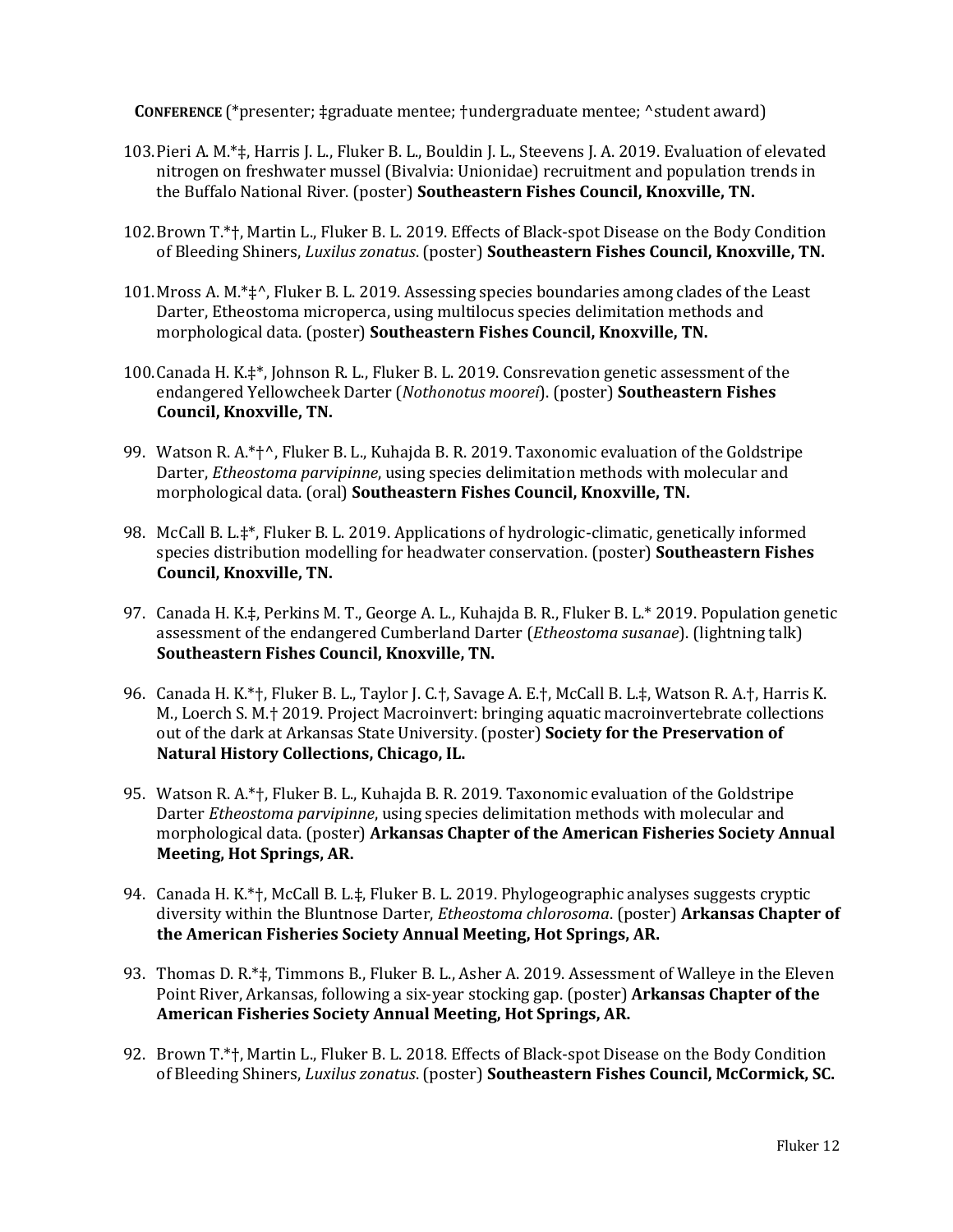- 91. Watson R. A.\*†, Fluker B. L., Kuhajda B. R. 2018. Taxonomic evaluation of the Goldstripe Darter *Etheostoma parvipinne*, using species delimitation methods with molecular and morphological data. (poster) **Southeastern Fishes Council, McCormick, SC.**
- 90. Taylor J. C.\*†, Savage A. E.†, Fluker B. L. 2018. Project Macroinvert: unlocking geospatial data of odonates from the aquatic macroinvertebrate collection at Arkansas State University. (poster) **Southeastern Fishes Council, McCormick, SC.**
- 89. Canada H. K.\*†, McCall B. L.‡, Fluker B. L. 2018. Phylogeographic analyses suggests cryptic diversity within the Bluntnose Darter, *Etheostoma chlorosoma*. (poster) **Southeastern Fishes Council, McCormick, SC.**
- 88. Thomas D. R.\*‡^, Fluker B. L., Timmons B. 2018. Assessment of Walleye in the Eleven Point River, Arkansas, following a six-year stocking gap. (poster) **Southeastern Fishes Council, McCormick, SC.**
- 87. Savage A. E.\*†, Taylor J. C.†, Harris K. M., Fluker B. L. 2018. Project Macroinvert: bringing mayfly (Ephemeroptera) collections out of the dark at Arkansas State University. (poster) **Southeastern Fishes Council, McCormick, SC.**
- 86. Mross A. M.\*‡, Fluker B. L. 2018. Assessing species boundaries among clades of the Least Darter, Etheostoma microperca, using multilocus species delimitation methods and morphological data. (poster) **Southeastern Fishes Council, McCormick, SC.**
- 85. McCall B. L.‡, Fluker B. L.\* 2018. Status Survey and population characteristics of the Paleback Darter (*Etheostoma pallididorsum*) and the Caddo Madtom (*Noturus taylori*). (oral) **Arkansas Wildlife Action Plan Meeting, Mount Magazine State Park, AR.**
- 84. Canada H. K.\*†, Fluker B. L. 2018. Phylogeographic analyses suggests cryptic diversity within the Bluntnose Darter, *Etheostoma chlorosoma*. (poster) **Arkansas Academy of Science Annual Meeting, Jonesboro, AR.**
- 83. Thomas D. R.\*‡, Fluker B. L., Timmons B. 2018. Stocking assessment and long-term impacts of non-native Walleye on the native population in the Eleven Point River, Arkansas (oral) **Arkansas Academy of Science Annual Meeting, Jonesboro, AR.**
- 82. McCall B. L.\*‡, Fluker B. L. 2018. Status Survey and Conservation Genetic Assessment of the Paleback Darter, *Etheostoma pallididorsum*. (oral) **Arkansas Chapter of the American Fisheries Society Annual Meeting, Pine Bluff, AR.**
- 81. Canada H. K.\*†, Fluker B. L. 2017. Phylogeographic analyses suggests cryptic diversity within the Bluntnose Darter, *Etheostoma chlorosoma*. (poster) **Southeastern Fishes Council, Chattanooga, TN.**
- 80. McCall B. L.\*‡, Fluker B. L. 2017. Status Survey and Conservation Genetic Assessment of the Paleback Darter, *Etheostoma pallididorsum*. (poster) **Southeastern Fishes Council, Chattanooga, TN.**
- 79. McCall B. L.\*‡, Fluker B. L. 2017. Stability at Low Densities or Endangered? Spatiotemporal Population Dynamics of the Caddo Madtom (*Noturus taylori*). (oral) **Southeastern Fishes Council, Chattanooga, TN.**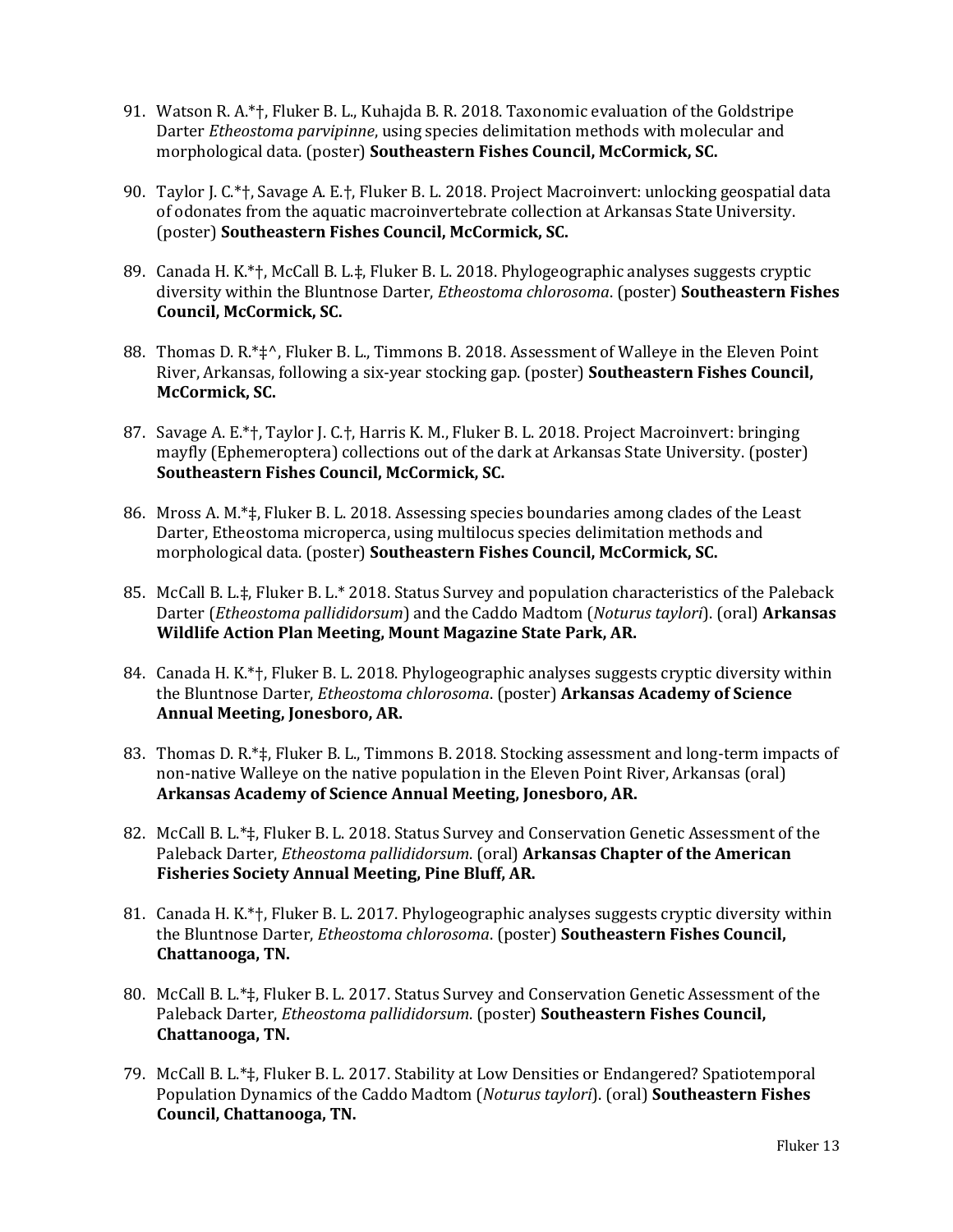- 78. Martin L.\*†, Fluker B. L. 2017. Effects of Black-spot Disease on the Body Condition of Bleeding Shiners, *Luxilus zonatus*. (poster) **Southeastern Fishes Council, Chattanooga, TN.**
- 77. Driskill K. N.\*†, Dineen K. J. ‡, Fluker B. L. 2017. Body shape variation within and among lineages of the Rainbow Darter, *Etheostoma caeruleum*. (poster) **Southeastern Fishes Council, Chattanooga, TN.**
- 76. Dineen K. J.‡, Fluker B. L.\* 2017. Genetic Structure and Diversity of Disjunct Populations of Rainbow Darters (*Etheostoma caeruleum*) and Southern Redbelly Dace (*Chrosomus erythrogaster*) Throughout the Mississippi Corridor. (oral) **Southeastern Fishes Council, Chattanooga, TN.**
- 75. Thomas D. R.\*‡, Fluker B. L. 2017. Analysis of body shape variation among restricted and widespread populations of the Southern Redbelly Dace, *Chrosomus erythrogaster*. (poster) **Southeastern Fishes Council, Chattanooga, TN.**
- 74. Martin L.\*†, Fluker B. L. 2017. Effects of Black-spot Disease on the Body Condition of Bleeding Shiners, *Luxilus zonatus*. (poster) **Joint Meeting of Ichthyologists and Herpetologists, Austin, TX.**
- 73. Dineen K. J.\*‡, Fluker B. L. 2017. Genetic Structure and Diversity of Disjunct Populations of Rainbow Darters (*Etheostoma caeruleum*) and Southern Redbelly Dace (*Chrosomus erythrogaster*) Throughout the Mississippi Corridor. (oral) **Joint Meeting of Ichthyologists and Herpetologists, Austin, TX.**
- 72. Driskill K. N.\*†, Dineen K. J. ‡, Fluker B. L. 2017. Body shape variation within and among lineages of the Rainbow Darter, *Etheostoma caeruleum*. (poster) **Joint Meeting of Ichthyologists and Herpetologists, Austin, TX.**
- 71. Thomas D. R.\*†, Fluker B. L. 2017. Analysis of body shape variation among restricted and widespread populations of the Southern Redbelly Dace, *Chrosomus erythrogaster*. (poster) **Joint Meeting of Ichthyologists and Herpetologists, Austin, TX.**
- 70. McCall B. L.\*‡, Fluker B. L. 2017. Status Survey and Conservation Genetic Assessment of the Paleback Darter, *Etheostoma pallididorsum*. (poster) **Joint Meeting of Ichthyologists and Herpetologists, Austin, TX.**
- 69. McCall B. L.\*‡, Fluker B. L. 2017. Stability at Low Densities or Endangered? Spatiotemporal Population Dynamics of the Caddo Madtom (*Noturus taylori*). (oral) **Joint Meeting of Ichthyologists and Herpetologists, Austin, TX.**
- 68. Lee T. K.\*‡, Fluker B. L. 2017. Environmental DNA vs. traditional sampling: a case study using the Federally Threatened Leopard Darter, *Percina pantherina*. (oral) **Arkansas Academy of Science Annual Meeting, Conway, AR.**
- 67. Martin L.\* †, Fluker B. L. 2017. Effects of Black-spot Disease on the Body Condition of Bleeding Shiners, *Luxilus zonatus*. (poster) **Arkansas Academy of Science Annual Meeting, Conway, AR.**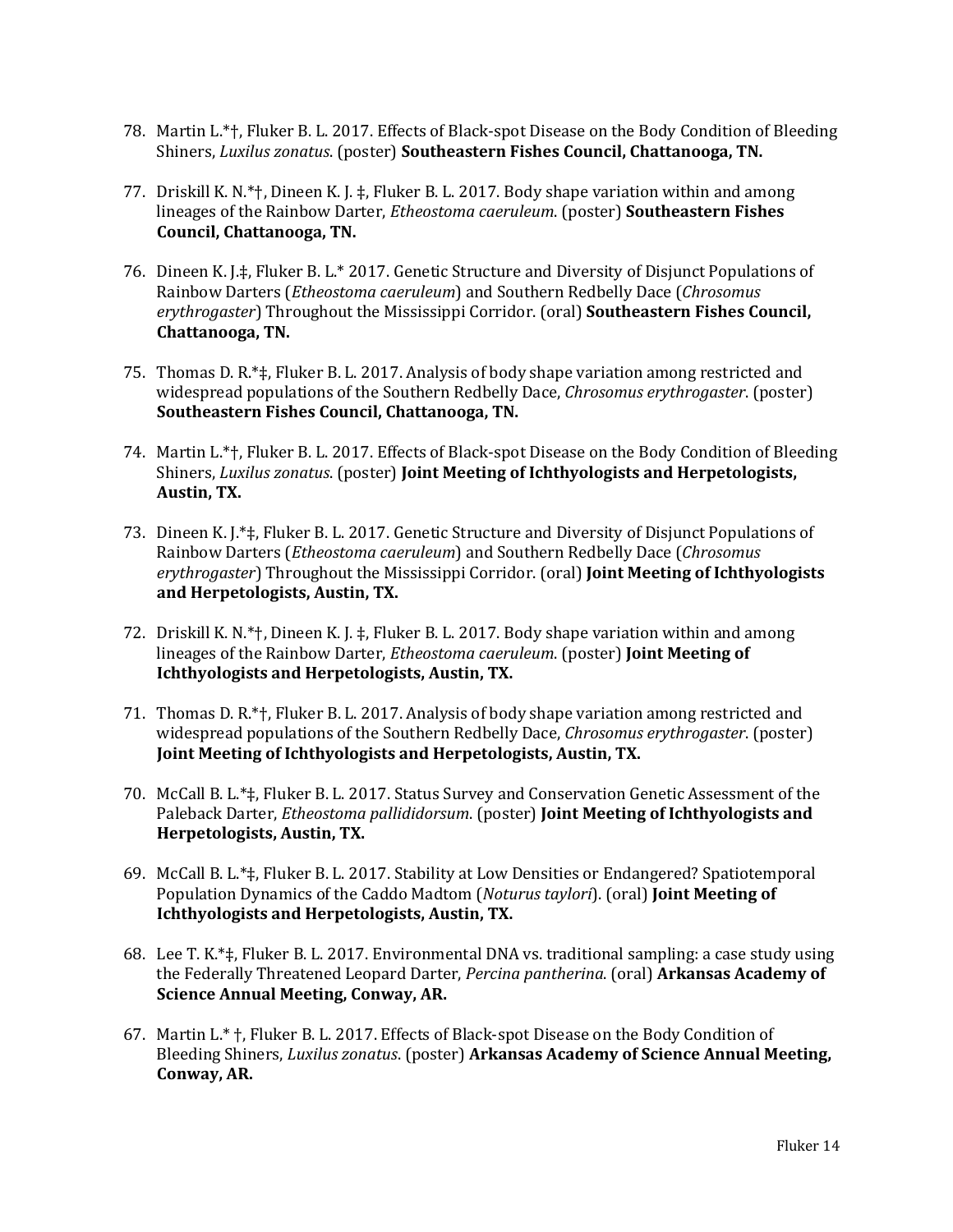- 66. Dineen K. J.\*‡, Fluker B. L. 2017. Genetic Structure and Diversity of Disjunct Populations of Rainbow Darters (*Etheostoma caeruleum*) and Southern Redbelly Dace (*Chrosomus erythrogaster*) Throughout the Mississippi Corridor. (poster) **Arkansas Academy of Science Annual Meeting, Conway, AR.**
- 65. Driskill K. N.\*†, Dineen K. J. ‡, Fluker B. L. 2017. Body shape variation within and among lineages of the Rainbow Darter, *Etheostoma caeruleum*. (poster) **Arkansas Academy of Science Annual Meeting, Conway, AR.**
- 64. Fluker. B. L.\*, Marsico T. D., Trauth S. E., Harris J. L., Harris K. 2017. Development of the Arkansas Center for Biodiversity Collections (ACBC) at Arkansas State University. (oral) **Arkansas Academy of Science Annual Meeting, Conway, AR.**
- 63. Thomas D. R.\*†, Fluker B. L. 2017. Analysis of body shape variation among restricted and widespread populations of the Southern Redbelly Dace, *Chrosomus erythrogaster*. (poster) **Arkansas Academy of Science Annual Meeting, Conway, AR.**
- 62. McCall B. L.\*‡, Fluker B. L. 2017. Spatiotemporal Population Dynamics of the Caddo Madtom (*Noturus taylori*). (oral) **Arkansas Academy of Science Annual Meeting, Conway, AR.**
- 61. Lee T. K.\*‡, Fluker B. L. 2017. Environmental DNA vs. traditional sampling: a case study using the Federally Threatened Leopard Darter, *Percina pantherina*. (poster) **Arkansas Chapter of the American Fisheries Society Annual Meeting, Texarkana, AR.**
- 60. McCall B. L.\*‡^, Fluker B. L. 2017. Spatiotemporal Population Dynamics of the Caddo Madtom (*Noturus taylori*). (poster) **Arkansas Chapter of the American Fisheries Society Annual Meeting, Texarkana, AR.**
- 59. Dineen K. J.\*‡, Fluker B. L. 2017. Genetic Structure and Diversity of Disjunct Populations of Rainbow Darters (*Etheostoma caeruleum*) and Southern Redbelly Dace (*Chrosomus erythrogaster*) Throughout the Mississippi Corridor. (poster) **Arkansas Chapter of the American Fisheries Society Annual Meeting, Texarkana, AR.**
- 58. Driskill K. N.\*†, Dineen K. J. ‡, Fluker B. L. 2017. Body shape variation within and among lineages of the Rainbow Darter, *Etheostoma caeruleum*. (poster) **Arkansas Chapter of the American Fisheries Society Annual Meeting, Texarkana, AR.**
- 57. Fluker. B. L.\*, Marsico T. D., Trauth S. E., Harris J. L., Harris K. 2017. Development of the Arkansas Center for Biodiversity Collections (ACBC) at Arkansas State University. (oral) **Arkansas Chapter of the American Fisheries Society Annual Meeting, Texarkana, AR.**
- 56. Thomas D. R.\*†, Fluker B. L. 2017. Analysis of body shape variation among restricted and widespread populations of the Southern Redbelly Dace, *Chrosomus erythrogaster*. (poster) **Arkansas Chapter of the American Fisheries Society Annual Meeting, Texarkana, AR.**
- 55. Dineen K. J.\*‡, Fluker B. L. 2016. Genetic Structure and Diversity of Disjunct Populations of Rainbow Darters (*Etheostoma caeruleum*) and Southern Redbelly Dace (*Chrosomus erythrogaster*) Throughout the Mississippi Corridor. (poster) **Southeastern Fishes Council, Jackson, MS.**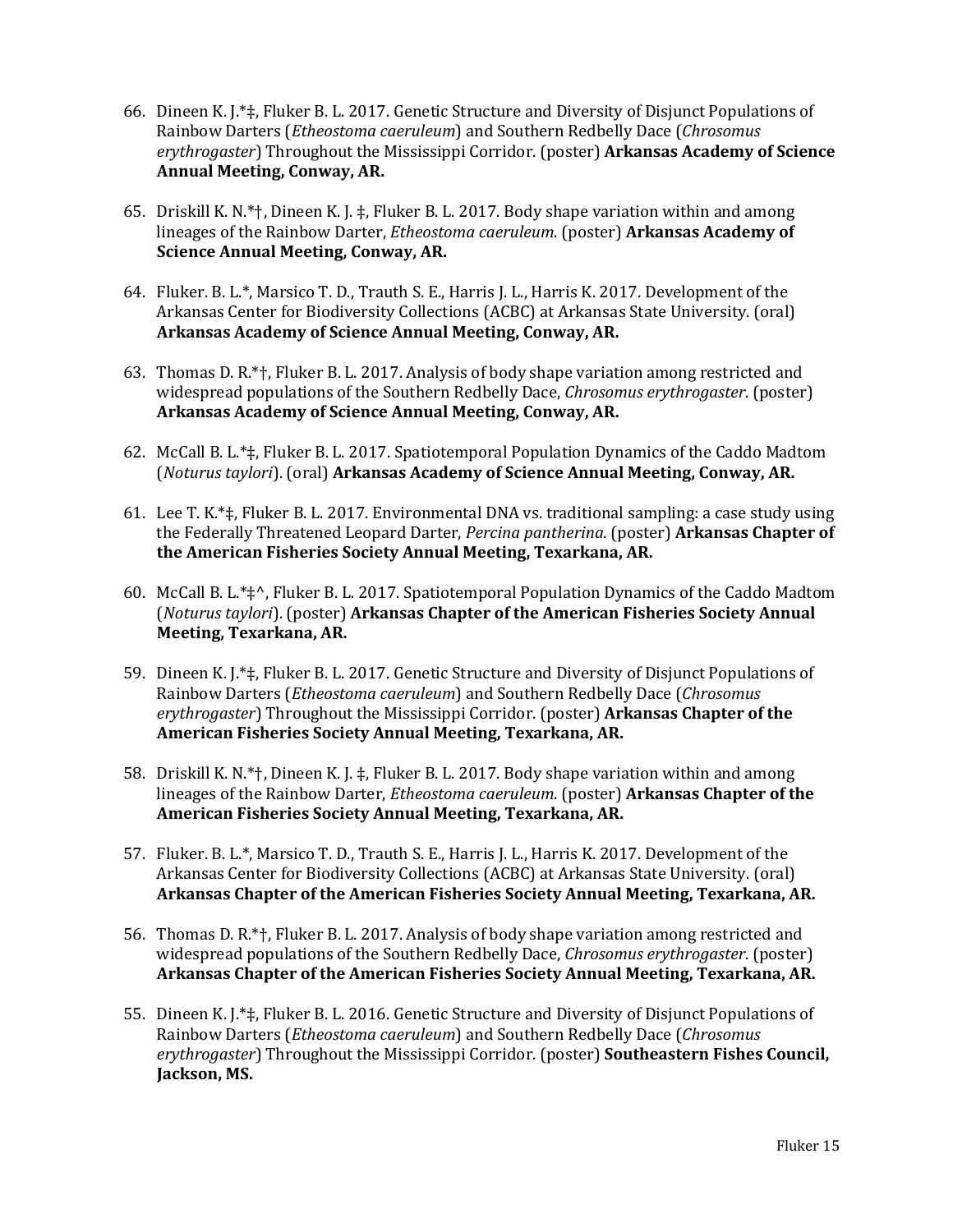- 54. Driskill K. N.\*†, Fluker B. L. 2016. Body shape variation within and among lineages of the Rainbow Darter, *Etheostoma caeruleum*. (poster) **Southeastern Fishes Council, Jackson, MS.**
- 53. Fluker B. L.\* 2016. Identifying Phylogeographic Breaks in Darters Across the Gulf Coastal Plain of the Southeastern United States. (oral) **Southeastern Fishes Council, Jackson, MS.**
- 52. Jones K.\*†, Fluker B. L., Kuhajda B. R. 2016. Conservation genetics of the undescribed Blueface Darter (*Etheostoma* sp. cf. *zonistium*), a rare fish in northwest Alabama. (oral) **Southeastern Fishes Council, Jackson, MS.**
- 51. Lee T. K.\*‡^, Fluker B. L. 2016. Environmental DNA vs. traditional sampling: a case study using the Federally Threatened Leopard Darter, *Percina pantherina*. (poster) **Southeastern Fishes Council, Jackson, MS.**
- 50. McCall B. L.‡, Fluker B. L.\* 2016. Status survey and conservation genetic assessment of the Paleback Darter, *Etheostoma pallididorsum*. (poster) **Southeastern Fishes Council, Jackson, MS.**
- 49. McCall B. L.\*‡^, Fluker B. L. 2016. Spatiotemporal Population Dynamics of the Caddo Madtom (*Noturus taylori*). (poster) **Southeastern Fishes Council, Jackson, MS.**
- 48. Thomas D. R.\*†, Fluker B. L. 2016. Analysis of body shape variation among restricted and widespread populations of the Southern Redbelly Dace, *Chrosomus erythrogaster*. (poster) **Southeastern Fishes Council, Jackson, MS.**
- 47. Fluker B. L.\* 2016. Identifying Phylogeographic Breaks in Darters Across the Gulf Coastal Plain of the Southeastern United States. (oral) **Joint Meeting of Ichthyologists and Herpetologists, New Orleans, LA.**
- 46. Dineen K. J.\*‡, Fluker B. L. 2016. Genetic Structure and Diversity of Disjunct Populations of Rainbow Darters (*Etheostoma caeruleum*) and Southern Redbelly Dace (*Chrosomus erythrogaster*) Throughout the Mississippi Corridor. (poster) **Joint Meeting of Ichthyologists and Herpetologists, New Orleans, LA.**
- 45. McCall B. L.\*‡, Fluker B. L. 2016. Spatiotemporal Population Dynamics of the Caddo Madtom (*Noturus taylori*). (poster) **Joint Meeting of Ichthyologists and Herpetologists, New Orleans, LA.**
- 44. Lee T. K.\*‡, Fluker B. L. 2016. Comparison of Water and Sediment Samples for Environmental DNA Detection of Rare Freshwater Fishes: a Case Study Using the Federally Threatened Leopard Darter, *Percina pantherina*. (poster) **Joint Meeting of Ichthyologists and Herpetologists, New Orleans, LA.**
- 43. Rath M.\*†, Jones K.†, Martin L.†, Mross A.†, Loerch S. M.†, Hook A.†, Fluker B. L. 2016. Saving the Endangered Dead: A Comparison of Rehydration Methods for Desiccated Preserved Fish Specimens. (oral) **Joint Meeting of Ichthyologists and Herpetologists, New Orleans, LA.**
- 42. Jones K.\*†, Fluker B. L., Kuhajda B. R. 2016. Conservation genetics of the Blueface Darter (*Etheostoma* sp. cf. *zonistium*), a rare undescribed fish in northwest Alabama. (oral) **Joint Meeting of Ichthyologists and Herpetologists, New Orleans, LA.**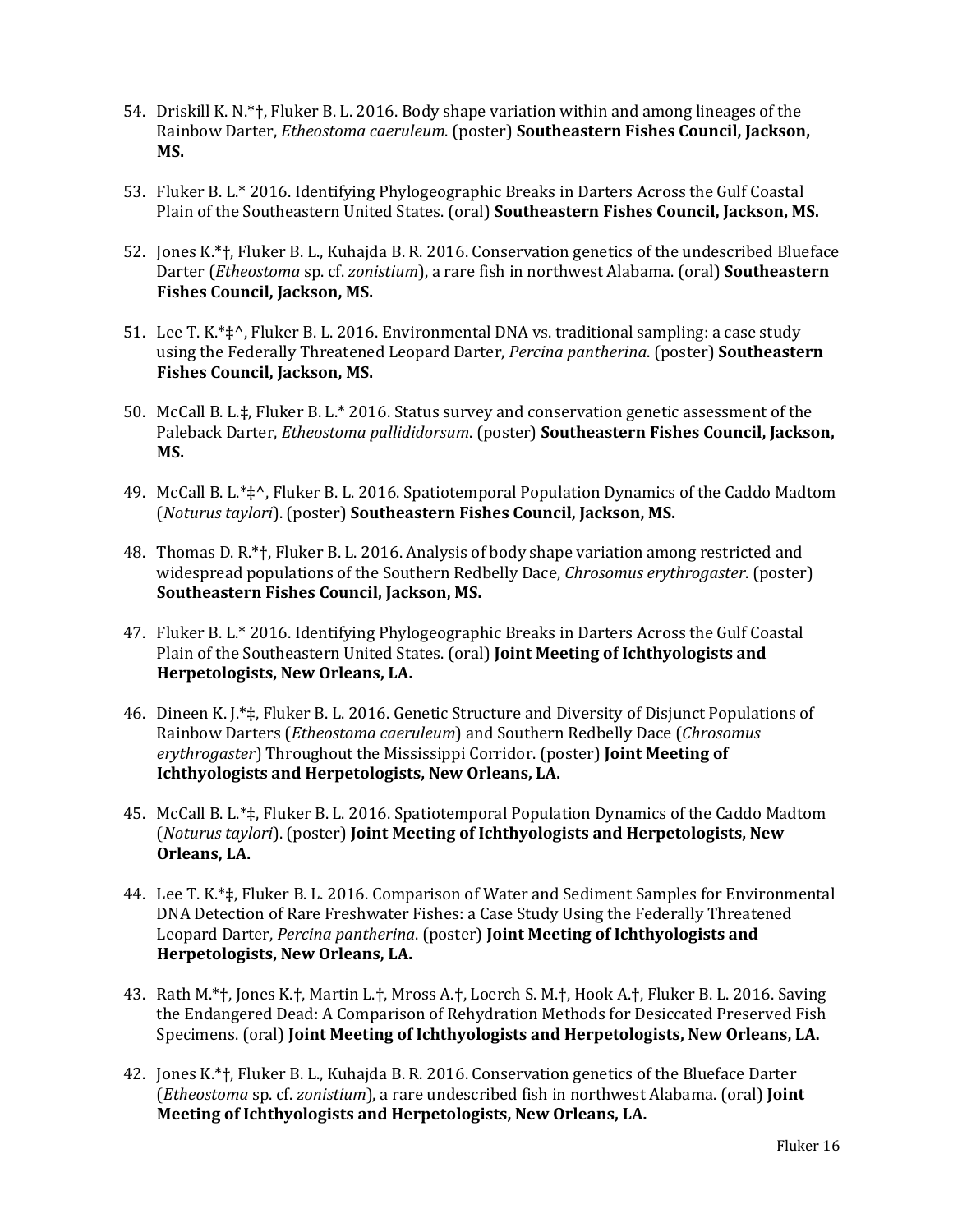- 41. Rath M.\*†, Jones K.†, Martin L.†, Mross A.†, Loerch S. M.†, Hook A.†, Fluker B. L. 2015. Saving the Endangered Dead: A Comparison of Rehydration Methods for Desiccated Preserved Fish Specimens. (oral) **Southeastern Fishes Council, Gainesville, FL.**
- 40. Buford J. \*†, McCall B. L.‡, Fluker B. L. 2015. The importance of georeferencing small natural history collections and their contributions to large online databases. (poster) **Southeastern Fishes Council, Gainesville, FL.**
- 39. Jones K.\*†^, Fluker B. L., Kuhajda B. R. 2015. Conservation genetics of the Blueface Darter (*Etheostoma* sp. cf. *zonistium*), a rare undescribed fish in northwest Alabama. (poster) **Southeastern Fishes Council, Gainesville, FL.**
- 38. Fluker B. L.\*, Kuhajda B. R. 2015. Testing predictions of peripatric speciation in the Mobile Basin of the southeastern United States. (oral) **Joint Meeting of Ichthyologists and Herpetologists, Reno, NV.**
- 37. Jones K.\*†, Fluker B. L., Kuhajda B. R. 2015. Conservation genetics of the Blueface Darter (*Etheostoma* sp. cf. *zonistium*), a rare undescribed fish in northwest Alabama. (poster) **Joint Meeting of Ichthyologists and Herpetologists, Reno, NV.**
- 36. Mross A.\*†, Fluker B. L. 2015. Phylogeography of the Slough Darter, *Etheostoma gracile*, across the Gulf Coastal Plain. (poster) **Joint Meeting of Ichthyologists and Herpetologists, Reno, NV.**
- 35. Rath M. \*†, Hook A. †, Jones K. †, Loerch S. M. †, Martin L. †, Mross A. †, Fluker B. L. 2015. Rehydration of desiccated fish specimens in the Arkansas State University Museum of Zoology Ichthyology Collection. (poster) **Society for the Preservation of Natural History Collections 30th Annual Meeting, Gainesville, FL.**
- 34. Loerch S. M.\*†, Harris J. L., Klotz T., Fluker B. L. 2014. Restoration and revitalization the Arkansas State University Museum of Zoology Ichthyology Collection. (poster) **Southeastern Fishes Council, Asheville, NC.**
- 33. Fluker B. L.\*, Kuhajda B. R., Harris P. M. 2012. The effect of reservoirs on gene flow in stream fishes revisited: analysis of two species from the Tallapoosa River system in Alabama. (oral) **Southeastern Fishes Council, New Orleans, LA.**
- 32. Sandel M.\*, Kuhajda B. R., Fluker B. L. 2012. Aquatic biodiversity conservation and implications for human health. (oral) **North American Native Fishes Association Annual Convention, Salt Fork State Park, OH.**
- 31. Fluker B. L.\*, Kuhajda B. R., Harris P. M. 2011. Spring-adapted species as a model for understanding the genetic consequences of aquatic habitat fragmentation. (oral) **Southeastern Fishes Council, Chattanooga, TN.**
- 30. Fluker B. L.\*, Kuhajda B. R., Harris P. M. 2011. The effect of reservoirs on gene flow in stream fishes: analysis of two species from the Tallapoosa River system in Alabama. (poster) **Southeastern Fishes Council, Chattanooga, TN.**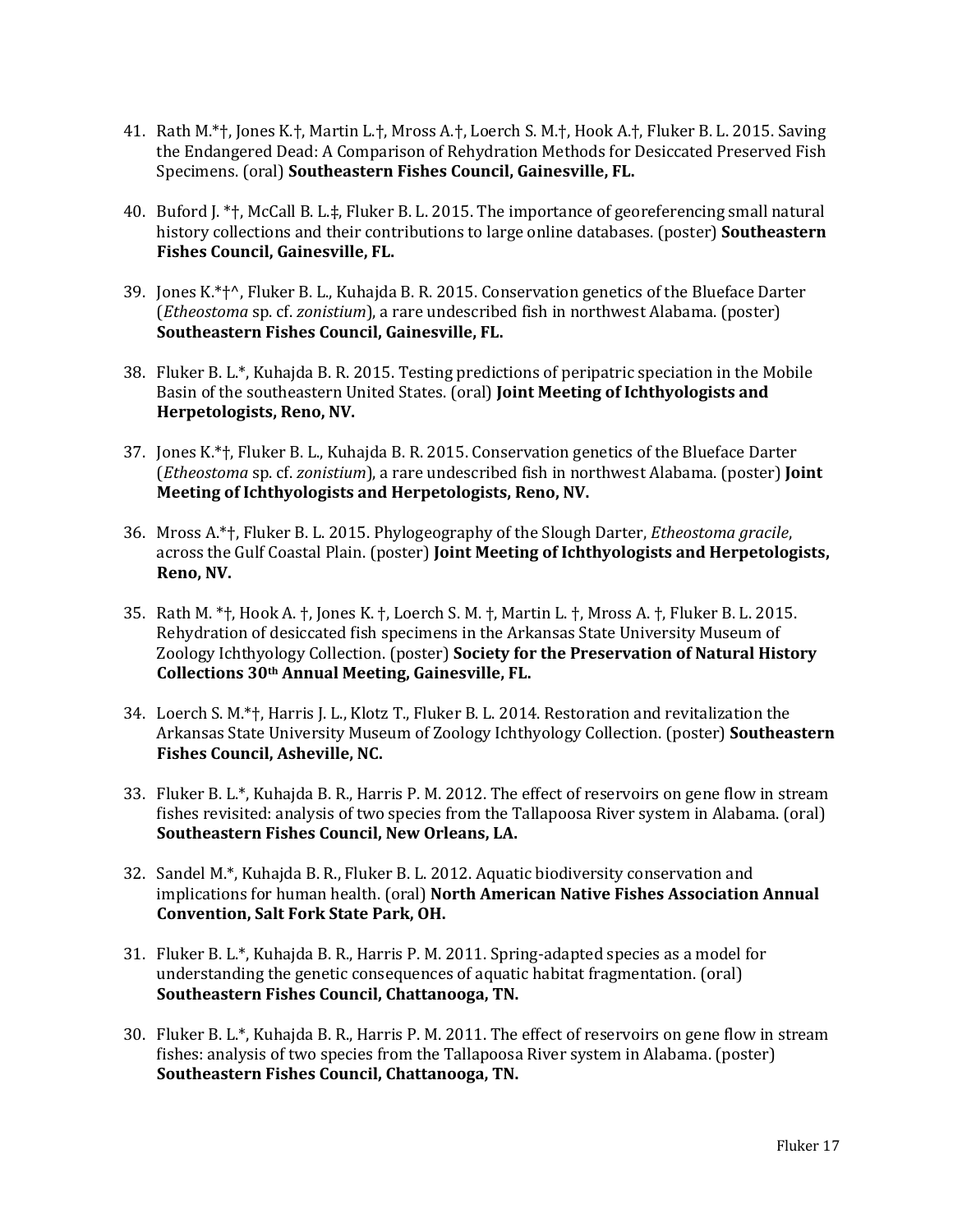- 29. Piteo M. S.\*†, Fluker B. L., Kuhajda B. R. 2011. Population structure of the imperiled Trispot Darter, *Etheostoma trisella*, in Little Canoe Creek, Coosa River drainage, Mobile Basin, Alabama. (oral) **Southeastern Fishes Council, Chattanooga, TN.**
- 28. Kuhajda B. R.\*, Sandel M., Fluker B. L. 2011. Response of a fish community to stream restoration after a coal slurry spill in a tributary to the North River (Black Warrior River drainage, Mobile Basin) in Alabama. (oral) **Southeastern Fishes Council, Chattanooga, TN.**
- 27. Fluker B. L., Kuhajda B. R.\*, Harris P. M. 2011. The effect of reservoirs on gene flow in stream fishes: analysis of two species from the Tallapoosa River system in Alabama. (poster) **Joint Meeting of Ichthyologists and Herpetologists, Minneapolis, MN.**
- 26. Fluker B. L., Kuhajda B. R\*. 2011. Phylogeography of the subgenus *Fuscatelum* (Percidae: *Etheostoma*) based on mitochondrial and nuclear DNA sequences. (oral) **Joint Meeting of Ichthyologists and Herpetologists, Minneapolis, MN.**
- 25. Fluker B. L.\*, Kuhajda B. R., Harris P. M. 2011. Population genetic structure and diversity of the Coldwater Darter complex in the Coosa River drainage. (oral) **Alabama Fisheries Association, Mobile, AL.**
- 24. Fluker B. L.\*, Kuhajda B. R., Harris P. M. 2010. Genetic divergence and sympatric occurrence of the spring inhabiting Coldwater Darter (*Etheostoma ditrema*) and an undescribed stream inhabiting form (*E*. sp. cf. *ditrema*). (oral) **Southeastern Fishes Council, Athens, GA.**
- 23. Howell J. H.\*, Kuhajda B. R., Fluker B. L. 2010. Imperiled fishes of lower Shades Creek, Cahaba River drainage of the Mobile Basin. (oral) **Southeastern Fishes Council, Athens, GA.**
- 22. Fluker B. L., Kuhajda B. R.\* 2010. Genetic structure of the imperiled Trispot Darter, *Etheostoma trisella*, in the Coosa River drainage of the Mobile Basin. (oral) **Southeastern Fishes Council, Athens, GA.**
- 21. Fluker B. L., Kuhajda B. R.\* 2010. Rediscovery of the imperiled Trispot Darter, *Etheostoma trisella*, in Alabama, and its phylogeographic structure within the Coosa River drainage of the Mobile Basin. (oral) **Joint Meeting of Ichthyologists and Herpetologists, Providence, RI.**
- 20. Fluker B. L.\*, Kuhajda B. R., Harris P. M. 2010. Dispersal ability and genetic variability in two closely related spring-dependent darters, *Etheostoma boschungi* and *E. tuscumbia*. (oral) **Alabama Fisheries Association, Florence, AL.**
- 19. Fluker B. L.\*, Teoh V., Kuhajda B. R. 2010. The first record of the exotic oriental weatherfish *Misgurnus anguillicaudatus* in Alabama. (poster) **Alabama Fisheries Association, Florence, AL.**
- 18. Kuhajda B. R\*, Fluker B. L. 2010. Survey of Key Cave and the status of the endangered Alabama Cavefish *Speoplatyrhinus poulsoni*. (oral) **Alabama Fisheries Association, Florence, AL.**
- 17. Fluker B. L.\*, Kuhajda B. R., Harris P. M. 2009. Comparative phylogeography of *Etheostoma boschungi* and *E. tuscumbia*: assessing habitat preference and dispersal ability. (oral) **Southeastern Fishes Council, Guntersville, AL.**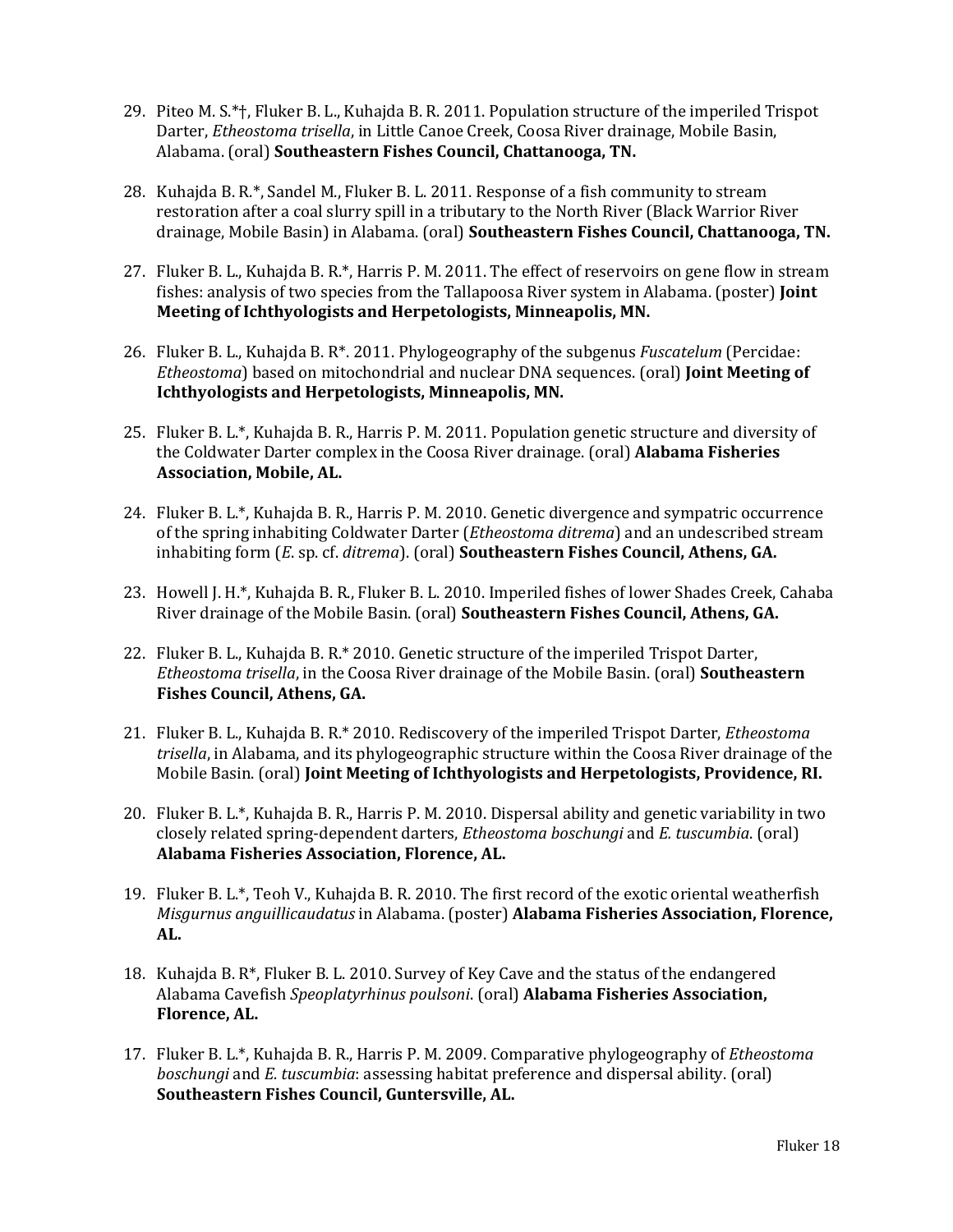- 16. Fluker B. L.\*, Kuhajda B. R., Duncan R. S., Salter E. L., Schulman M. 2009. Impacts of a small dam removal on the endangered Watercress Darter (*Etheostoma nuchale*) in Roebuck Spring, Birmingham, Alabama. (oral) **63rd Annual Southeastern Association of Fish and Wildlife Agencies Conference, Atlanta, GA.**
- 15. Fluker B. L. 2009. Molecular Divergence in the Highly Imperiled Rush Darter, *Etheostoma phytophilum*, Relative to its Widespread Congener *E. parvipinne*. (oral) **Joint Meeting of Ichthyologists and Herpetologists, Portland, OR.**
- 14. Fluker B. L.\*, Kuhajda B. R., Harris P. M. 2009. Genetic structure of the federally threatened Slackwater Darter, *Etheostoma boschungi*. (oral) **Alabama Fisheries Association, Auburn, AL.**
- 13. Fluker B. L.\*, Kuhajda B. R., Harris P. M. 2008. Phylogeography and conservation genetics of the federally threatened Slackwater Darter, *Etheostoma boschungi*. (oral) **Southeastern Fishes Council, Chattanooga, TN.**
- 12. Kuhajda B. R.\*, Fluker B. L. 2008. The Roebuck Spring fiasco in Birmingham, Alabama: Dam removal and dead Watercress Darters (*Etheostoma nuchale*). (poster) **Southeastern Fishes Council, Chattanooga, TN.**
- 11. Fluker B. L. 2008. Conservation genetics and evolutionary history of the federally endangered Watercress Darter, *Etheostoma nuchale*. (oral) **Joint Meeting of Ichthyologists and Herpetologists, Montréal, Quebec, Canada.**
- 10. Fluker B. L.\*, Kuhajda B. R., Harris P. M. 2008. Phylogeographic structure of the federally threatened Slackwater Darter, *Etheostoma boschungi*. (poster) **Joint Meeting of Ichthyologists and Herpetologists, Montréal, Quebec, Canada.**
- 9. Harris P. M.\*, Fluker B. L., Mayden R. L., Buth D. G. 2008. Cypriniformes Tree of Life: Phylogenetic Relationships of the Catostomidae, with Emphasis on the Catostominae, based on Mitochondrial and Nuclear Gene Sequences. (oral) **Joint Meeting of Ichthyologists and Herpetologists, Montréal, Quebec, Canada.**
- 8. Fluker B. L.\*, Kuhajda B. R., Harris P. M. 2008. Population genetic structure of the endangered Watercress Darter, *Etheostoma nuchale*. (oral) **Alabama Fisheries Association, Orange Beach, AL.**
- 7. Fluker B. L.\*, Kuhajda B. R., Harris P. M. 2007. The influence of historical gene flow and contemporary population translocations on genetic diversity in the endangered Watercress Darter, *Etheostoma nuchale*, inferred from multiple microsatellite DNA markers. (oral) **Southeastern Fishes Council, Chattanooga, TN.**
- 6. Fluker B. L.\*, Kuhajda B. R., Harris P. M. 2007. Status, distribution, and population genetic structure of the endangered Watercress Darter, *Etheostoma nuchale*. (oral) **American Society of Ichthyologists and Herpetologists, St. Louis, MO.**
- 5. Fluker B. L.\*, Kuhajda B. R., Harris P. M. 2007. Status and Population Genetic Structure of the Endangered Watercress Darter, *Etheostoma nuchale*. (oral) **Alabama Fisheries Association, Orange Beach, AL.**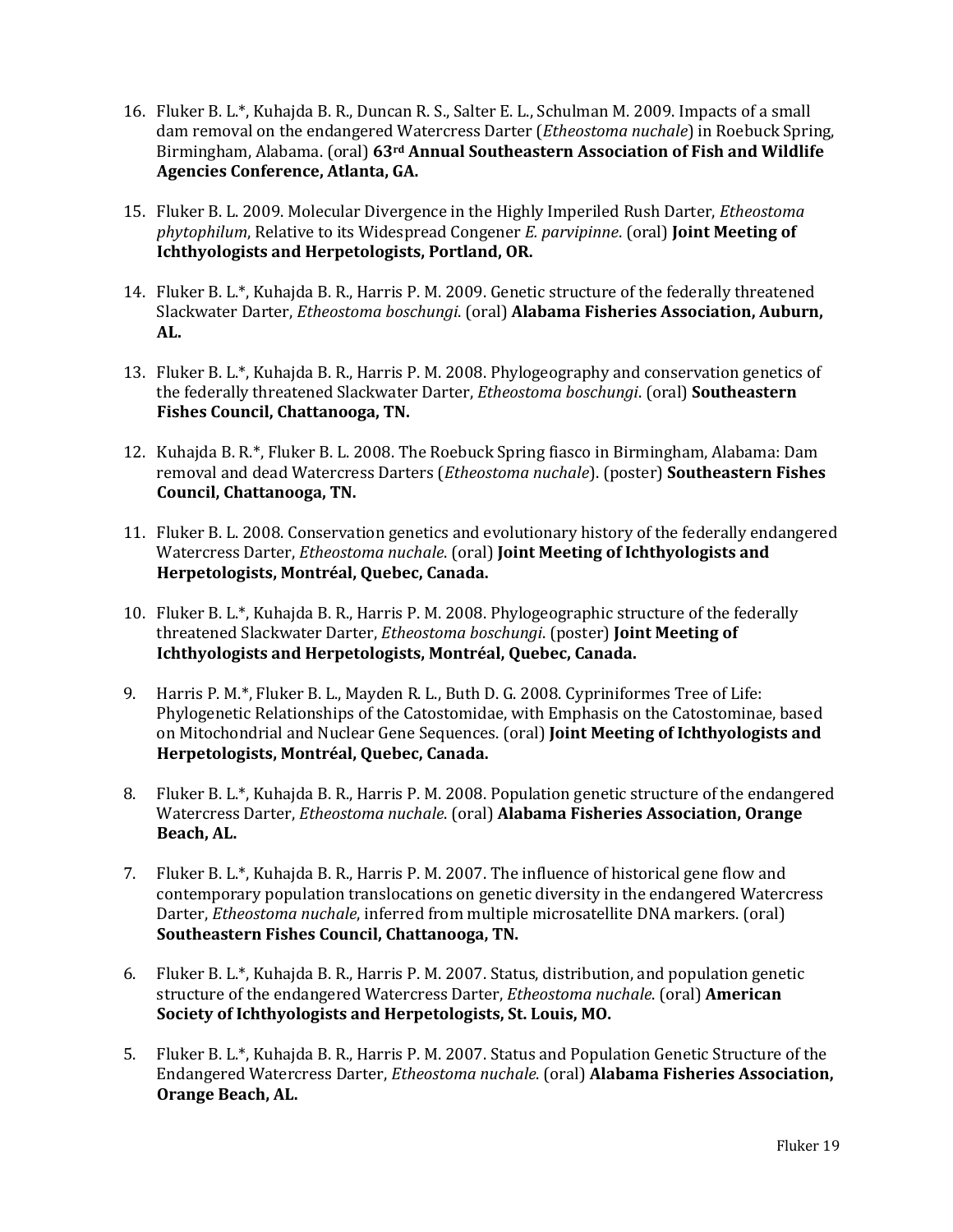- 4. Fluker B. L.\*, Pezold F., Minton R. L. 2006. Molecular systematics and morphological variation of the inland silverside, *Menidia beryllina*. (oral) **American Society of Ichthyologists and Herpetologists, New Orleans, LA.**
- 3. Fluker B. L.\*, Pezold F., Minton R. L. 2005. Morphological variation of the Inland Silverside, *Menidia beryllina*, from the lower Mississippi River basin and Lake Pontchartrain, Louisiana. (poster) **American Fisheries Society Louisiana Chapter, Baton Rouge, LA.**
- 2. Fluker B. L.\*, Pezold F., Minton R. L. 2005. Morphological and molecular variation of the Inland Silverside, *Menidia beryllina*, from the lower Mississippi River basin and Lake Pontchartrain, Louisiana. (oral) **The University of Louisiana at Monroe Student Research Symposium, Monroe, LA.**
- 1. Fluker B. L.\*, Pezold F., Minton R. L. 2005. Morphological and molecular variation of the Inland Silverside, *Menidia beryllina*. (poster) **Joint Meeting of Ichthyologists and Herpetologists, Tampa, FL.**

# **PROFESSIONAL SOCIETIES**

Arkansas Academy of Science Arkansas Chapter of the American Fisheries Society American Society of Ichthyologists and Herpetologists Freshwater Mollusk Conservation Society Society for the Study of Evolution Southeastern Fishes Council

#### **PROFESSIONAL MEETINGS AND WORKSHOPS ATTENDED**

#### **ANNUAL MEETINGS**

- Alabama Fisheries Association−2007, 2008, 2009, 2010, 2011
- Alabama Imperiled Fishes Annual Meeting−2010
- Joint Meeting of Ichthyologists and Herpetologists−2004, 2005, 2006, 2007, 2008, 2009, 2015, 2016
- American Fisheries Society (Arkansas Chapter)−2017, 2018
- American Fisheries Society (Louisiana Chapter)−2005
- Arkansas Academy of Science−2015, 2017, 2018
- Freshwater Mollusk Conservation Society−2013, 2015
- Louisiana Ornithological Society−2004
- Southeastern Association of Fish and Wildlife Agencies Conference−2009
- Southeastern Fishes Council Annual Meeting−2007, 2008, 2009, 2010, 2011, 2012, 2013, 2014, 2015, 2016, 2017, 2018, 2019

#### **WORKSHOPS**

- iDigBio Vertebrate Digitization Workshop. Cornell Laboratory of Ornithology, Ithaca, NY. May 4-6, 2015.
- Next generation DNA sequencing and data analysis workshop. University of Kentucky Advanced Genetic Technologies Center. July 21-25, 2014.
- University of Alabama Faculty Institute. Improving student learning: strategies and techniques that increase learning possibilities (Sept. 25-26, 2012)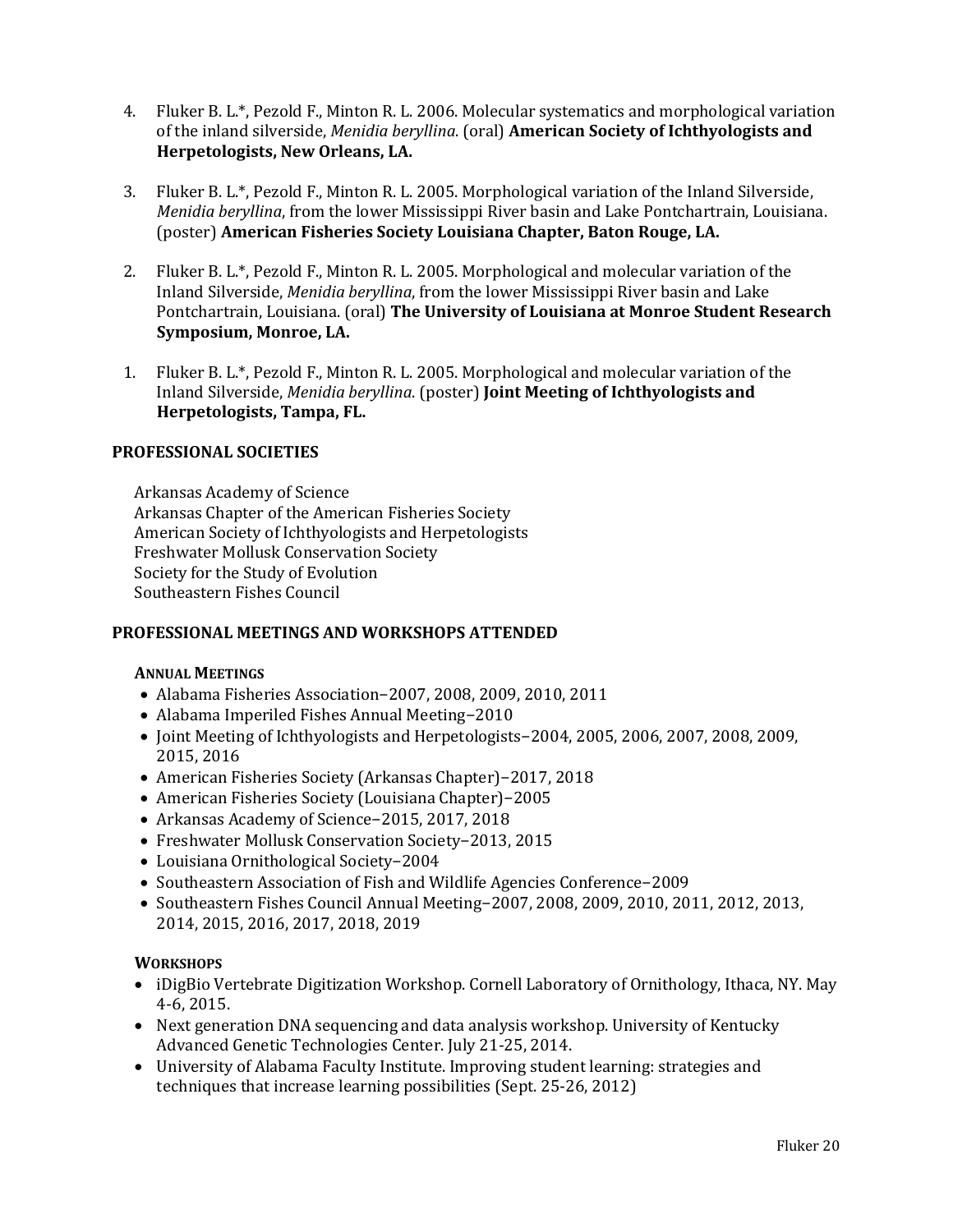- Bodega applied phylogenetics workshop, Bodega Bay, CA. UC Davis Bodega Marine Laboratory (2011)
- Conservation genetics workshop on imperiled freshwater mollusks and fishes, Shepherdstown, WV. Freshwater Mollusk Conservation Society (2004)

# **OTHER MEETINGS**

- Upper Delta Region Biodiversity Scholarship Program 2017 Summer Institute, Counce, TN. August 10-13, 2017.
- Arkansas Wildlife Action Plan Symposium. Mount Magazine State Park, Paris, AR. September 2-3, 2014; September 13-14, 2016; September 10-11, 2018.
- Leopard Darter Federal/State Planning Meeting. Janet Huckabee Arkansas River Valley Nature Center, Fort Smith, Arkansas. December 3, 2014.
- State of Arkansas Fish Conservation Ranking Meeting. Arkansas Natural Heritage Commission, Little Rock, AR. December 9, 2014.

#### **COLLABORATORS**

Ginny L. Adams- University of Central Arkansas Reid Adams- University of Central Arkansas Leah Berkman- Missouri Dept. of Conservation Jennifer L. Bouldin- Arkansas State University Than J. Boves- Arkansas State University R. Scot Duncan- Birmingham Southern College Anna L. George- Tennessee Aquarium Conservation Institute Sean P. Graham- Sul Ross State University John L. Harris- Arkansas State University Phillip M. Harris- University of Alabama David M. Hayes- Eastern Kentucky University Ronald L. Johnson- Arkansas State University Bernard R. Kuhajda- Tennessee Aquarium Conservation Institute Travis D. Marsico- Arkansas State University Tanja McKay- Arkansas State University Russell L. Minton- Gannon University Thomas J. Near- Yale University Lori Neuman-Lee- Arkansas State University Frank Pezold- Texas A&M Corpus Christi Jeff Quinn- Arkansas Game and Fish Commission Dayle Saar- Murray State University Michael Sandel- University of West Alabama Brett Timmons- Arkansas Game and Fish Commission Stanley E. Trauth- Arkansas State University Brian K. Wagner- Arkansas Game and Fish Commission

# **SERVICE**

- Faculty Advisor of the American Fisheries Society (A-State) student club (2017-present).
- Department of Biological Sciences Graduate Program Committee, Arkansas State University (2017-present).
- Department of Biological Sciences Curriculum Committee, Arkansas State University (2016 present).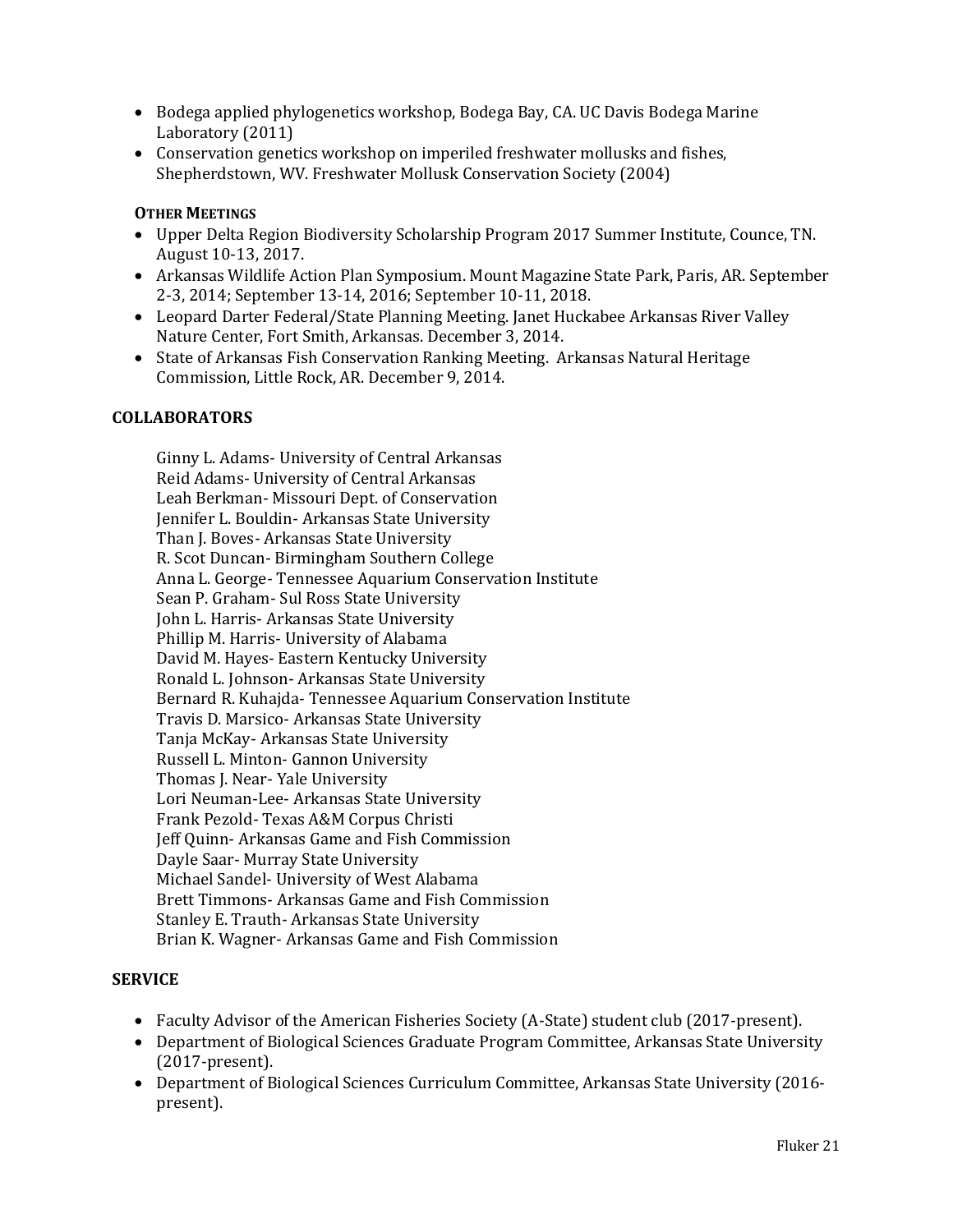- Undergraduate Graduation and Academic Credit Appeals Committee, Arkansas State University (Proxy for Ron Johnson, 4-Aug-2015)
- Department of Biological Sciences Library Resource Coordinator, Arkansas State University (2015-present).
- Department of Biological Sciences Website Committee, Arkansas State University (2014- 2018).
- Department of Biological Sciences Long-term Strategic Planning Committee, Arkansas State University (2014-2017).
- Associate Editor for the Southeastern Fishes Council Proceedings (2014-present).
- Faculty Co-advisor, Natural History Collections Curation Club, Arkansas State University (2014-present).
- Arkansas State University Fish Show, ages 3-18 (2014-present)
- Biological interpreter, Arkansas State University College of Science and Mathematics Homecoming outreach (2014, 2015, 2016, 2019)
- Biological interpreter, Arkansas State University Science Expo (2014)
- Collect and summarize annual research activities from academicians and state/federal employees in Alabama to be published in the Southeastern Fishes Council Proceedings (2014- 2015).
- Letters of recommendation for students in Biology and Health related majors for scholarships and professional programs (2011-present).
- Evaluation of manuscripts: Bulletin of Marine Science, Conservation Genetics, Southeastern Naturalist, Hydrobiologia, Arkansas Academy of Science.
- Serve as a contact for several state and federal agencies to provide information about genetics and freshwater fishes of the southeastern United States.
- Advising of Biology, Microbiology, and Marine Science majors at the University of Alabama (2013-2014).
- Biological Sciences Undergraduate Curriculum Committee at the University of Alabama (2013-2014).
- Core Curriculum Team member (Principles of Biology I; Ecology and Evolution) for longrange curriculum planning in the UA Dept. of Biological Sciences (2013-2014).
- Contributor- UA Center for Instructional Technology Faculty Technology Showcase (2013).
- Department of Biological Sciences representative at the University of Alabama Major's Fair (2013).
- Judge of student presentations at the Southeastern Fishes Council annual meeting (2013, 2016).
- Session moderator for the Southeastern Fishes Council annual meeting (2013, 2009).
- Peer review of the 12-month finding on a petition to list *Elassoma alabamae* as Threatened and designation of critical habitat (U.S. Fish and Wildlife Service, 2012).
- Expert witness for U.S. Fish and Wildlife Service in federal court case (2011).
- Guest Editor for the Southeastern Fishes Council Proceedings (2010).
- Graduate student representative− Population Geneticist search committee, University of Alabama Dept. of Biological Sciences (2010).
- Session moderator for the Alabama Fisheries Association annual meeting (2010, 2011).
- Co-leader of U.S. Fish and Wildlife tour of north Alabama habitat and watersheds for five imperiled species (2009).
- Co-leader of U.S. Fish and Wildlife tour of Turkey Creek imperiled species (2009).
- Planning team member for the Watercress Darter National Wildlife Refuge Comprehensive Conservation Plan (2007).
- University of Alabama Fish Show, ages 3-18 (2007-2014)